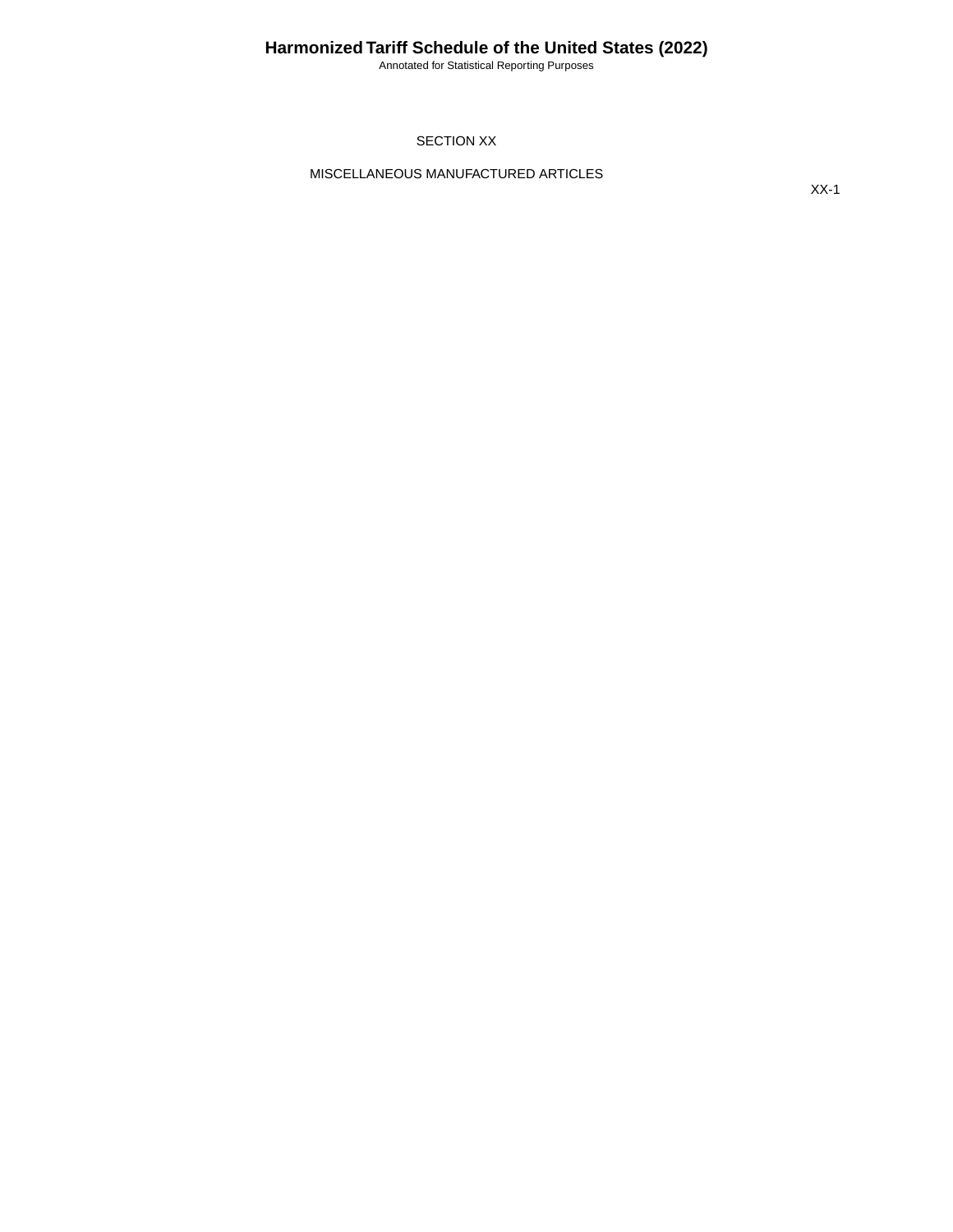Annotated for Statistical Reporting Purposes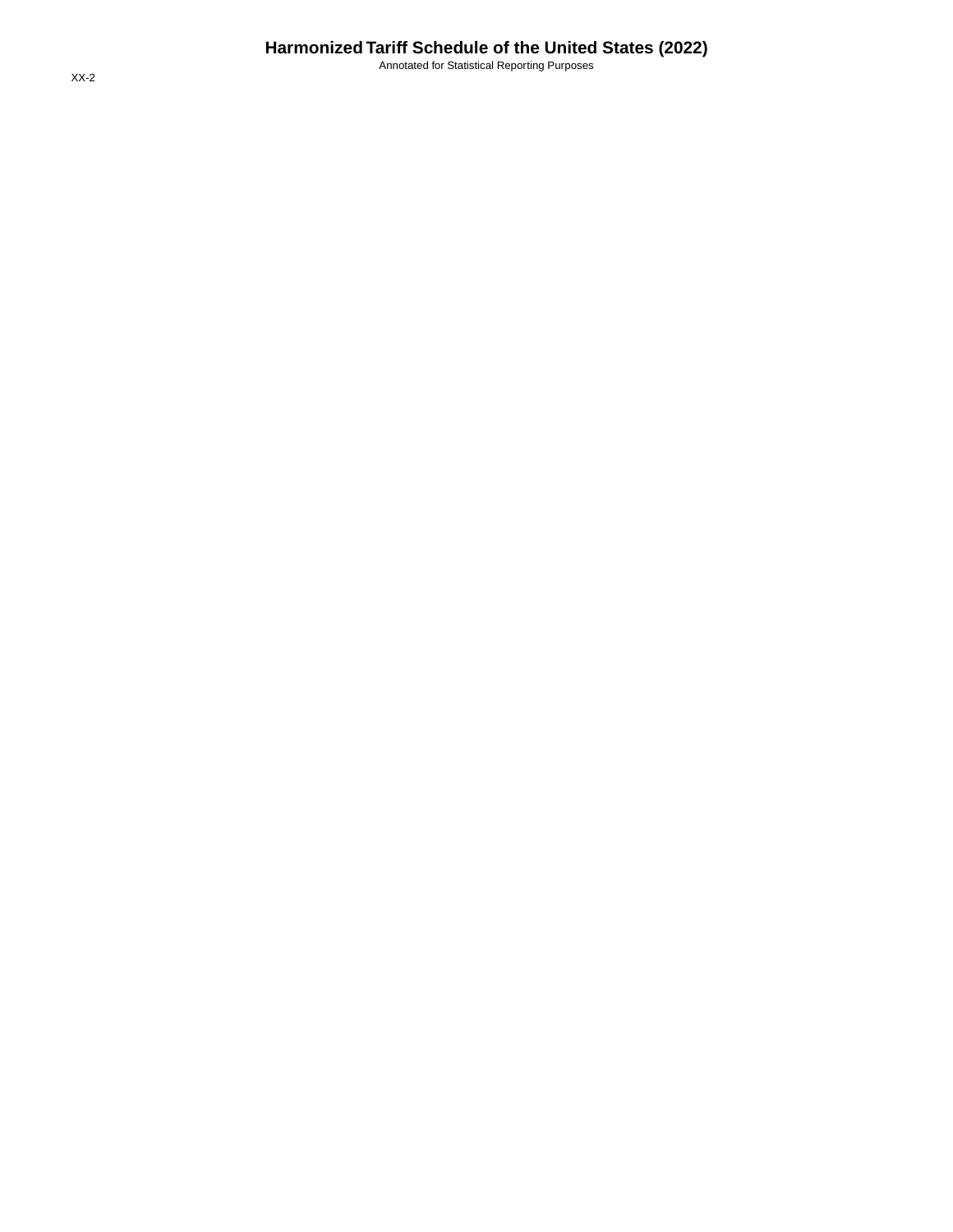Annotated for Statistical Reporting Purposes

#### CHAPTER 94

#### FURNITURE; BEDDING, MATTRESSES, MATTRESS SUPPORTS, CUSHIONS AND SIMILAR STUFFED FURNISHINGS; LUMINAIRES AND LIGHTING FITTINGS, NOT ELSEWHERE SPECIFIED OR INCLUDED; ILLUMINATED SIGNS, ILLUMINATED NAMEPLATES AND THE LIKE; PREFABRICATED BUILDINGS

#### **Notes**

XX 94-1

- 1. This chapter does not cover:
	- (a) Pneumatic or water mattresses, pillows or cushions, of chapter 39, 40 or 63;
	- (b) Mirrors designed for placing on the floor or ground (for example, cheval-glasses (swing-mirrors)) of heading 7009;
	- (c) Articles of chapter 71;
	- (d) Parts of general use as defined in note 2 to section XV, of base metal (section XV), or similar goods of plastics (chapter 39), or safes of heading 8303;
	- (e) Furniture specially designed as parts of refrigerating or freezing equipment of heading 8418; furniture specially designed for sewing machines (heading 8452);
	- (f) Lamps or light sources and parts thereof of chapter 85;
	- (g) Furniture specially designed as parts of apparatus of heading 8518 (heading 8518), of heading 8519 or 8521 (heading 8522) or of headings 8525 to 8528 (heading 8529);
	- (h) Articles of heading 8714;
	- (ij) Dentists' chairs incorporating dental appliances of heading 9018 or dentists' spittoons (heading 9018);
	- (k) Articles of chapter 91 (for example, clocks and clock cases);
	- (l) Toy furniture or toy luminaires and lighting fittings (heading 9503), billiard tables or other furniture specially constructed for games (heading 9504), furniture for conjuring tricks or decorations (other than lighting strings) such as Chinese lanterns (heading 9505); or
	- (m) Monopods, bipods, tripods and similar articles (heading 9620).
- 2. The articles (other than parts) referred to in headings 9401 to 9403 are to be classified in those headings only if they are designed for placing on the floor or ground.

The following are, however, to be classified in the above-mentioned headings even if they are designed to be hung, to be fixed to the wall or to stand one on the other:

- (a) Cupboards, bookcases, other shelved furniture (including single shelves presented with supports for fixing them to the wall) and unit furniture;
- (b) Seats and beds.
- 3. (a) In headings 9401 to 9403 references to parts of goods do not include references to sheets or slabs (whether or not cut to shape but not combined with other parts) of glass (including mirrors), marble or other stone or of any other material referred to in chapter 68 or 69.
	- (b) Goods described in heading 9404, entered separately, are not to be classified in heading 9401, 9402 or 9403 as parts of goods.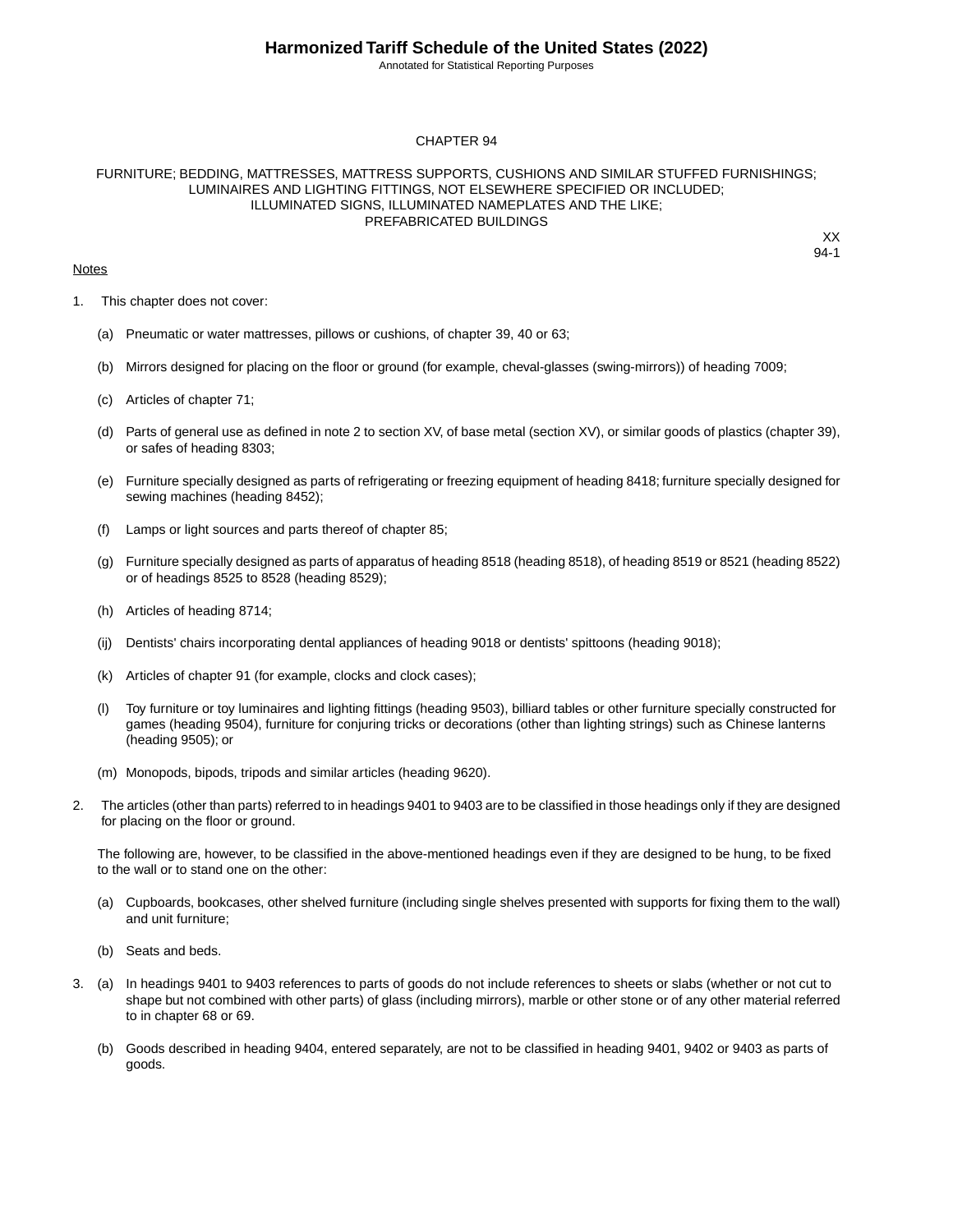Annotated for Statistical Reporting Purposes

Notes (con.) XX 94-2

4. For the purposes of heading 9406, the expression "prefabricated buildings" means buildings which are finished in the factory or put up as elements, entered together, to be assembled on site, such as housing or worksite accommodation, offices, schools, shops, sheds, garages or similar buildings.

Prefabricated buildings include "modular building units" of steel, normally presented in the size and shape of a standard shipping container, but substantially or completely pre-fitted internally. Such modular building units are normally designed to be assembled together to form permanent buildings.

#### Additional U.S. Note

1. For the purposes of subheading 9401.20.00, "seats of a kind used for motor vehicles" does not include child safety seats.

#### Statistical Notes

- 1. In heading 9401, stationary activity centers do not have castors or wheels.
- 2. For the purposes of statistical reporting number 9403.20.0075, the term "boltless or press-fit steel shelving units prepackaged for sale" refers to steel shelving in which the steel vertical and horizontal supports lock together to form the frame for the shelving unit and are assembled primarily without the use of nuts and bolts or screws. Boltless steel shelving includes rivet shelving, welded frame shelving, slot and tab shelving, and punched rivet (quasi-rivet) shelving but does not include wall-mounted shelving or wire shelving units in which a wire deck and wire horizontal supports are integrated into a single piece.
- 3. For the purposes of statistical reporting number 9403.20.0078, "metal exchange lockers" are lockers with individual locking doors mounted on one master locking door to access multiple units used by commercial businesses, hospitals, police departments, condominiums, apartments, hotels, automobile dealerships, etc.
- 4. For purposes of heading 9406 the unit of quantity,  $m^2$ , refers to the floor area of the building when assembled.

#### Compiler's Note

The provisions of subchapter II of chapter 99 (Miscellaneous Tariff Bills or MTBs), the provisions of the Generalized System of Preferences (GSP) found in General Note 4 and most product exclusions from the additional tariffs on products of China in subchapter III of chapter 99 expired on December 31, 2020. However, no endnotes or footnotes relating to these provisions have been deleted as of the issue date of this edition.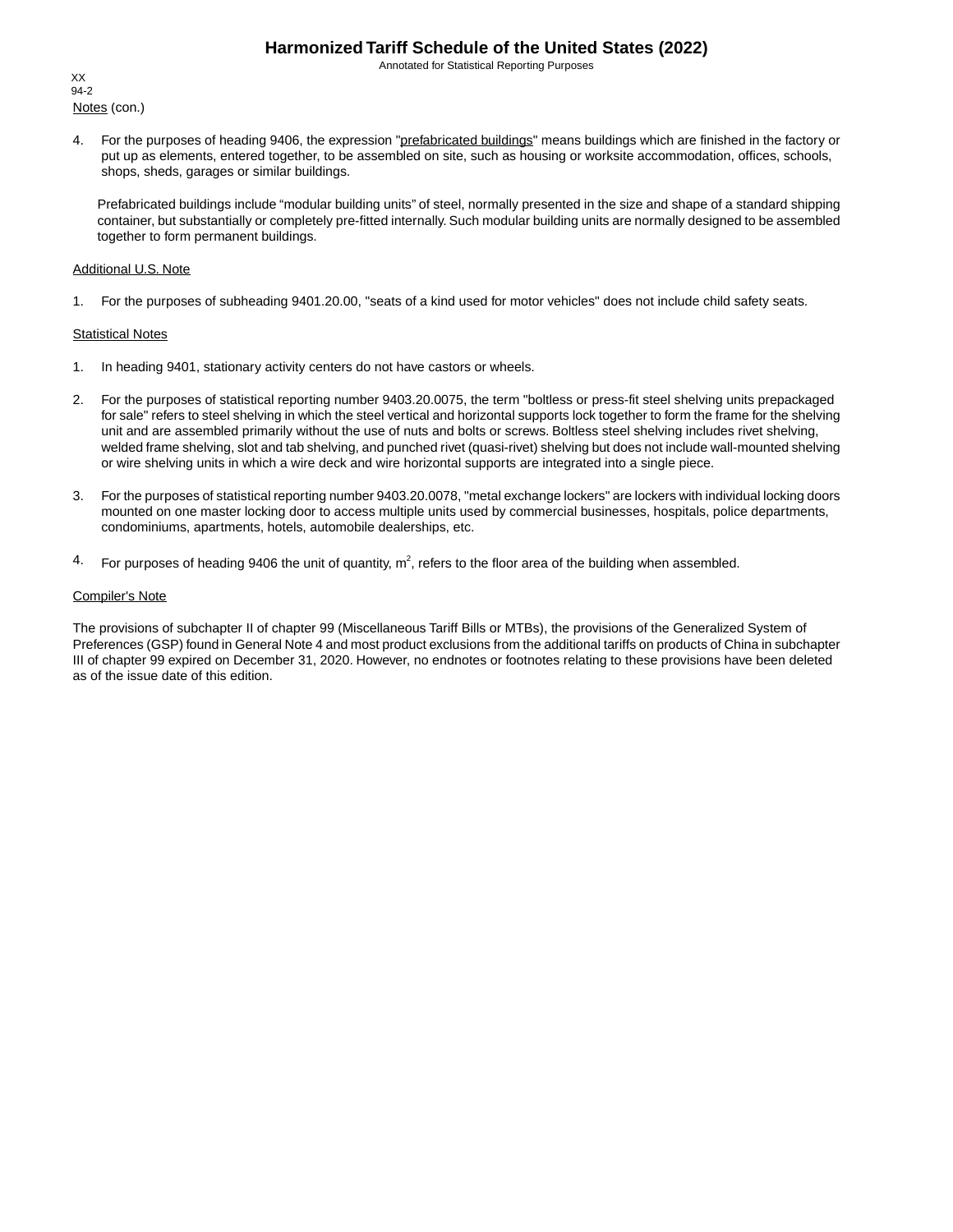Annotated for Statistical Reporting Purposes

| Heading/        | Stat.       |                                                                                                                                             | Unit                  |                                  | Rates of Duty |                |
|-----------------|-------------|---------------------------------------------------------------------------------------------------------------------------------------------|-----------------------|----------------------------------|---------------|----------------|
| Subheading      | Suf-<br>fix | Article Description                                                                                                                         | of<br>Quantity        | General                          | Special       | $\overline{2}$ |
| 9401<br>9401.10 |             | Seats (other than those of heading 9402), whether or not<br>convertible into beds, and parts thereof:<br>Seats of a kind used for aircraft: |                       |                                  |               |                |
| 9401.10.40 00   |             |                                                                                                                                             |                       |                                  |               | 45%            |
| 9401.10.80 00   |             |                                                                                                                                             | No Free <sup>1/</sup> |                                  |               | 45%            |
| 9401.20.00 00   |             |                                                                                                                                             |                       |                                  |               | 25%            |
|                 |             | Swivel seats with variable height adjustment:                                                                                               |                       |                                  |               |                |
| 9401.31.00 00   |             |                                                                                                                                             |                       |                                  |               | 45%            |
| 9401.39.00      |             |                                                                                                                                             |                       | Free <sup>3/</sup>               |               | 45%            |
|                 | 10          |                                                                                                                                             |                       |                                  |               |                |
|                 | 30          | Seats other than garden seats or camping equipment,<br>convertible into beds:                                                               |                       |                                  |               |                |
| 9401.41.00 00   |             |                                                                                                                                             | No Free <sup>3/</sup> |                                  |               | 40%            |
| 9401.49.00 00   |             |                                                                                                                                             | No                    | $\frac{3}{2}$ Free <sup>3/</sup> |               | 40%            |
| 9401.52.00 00   |             | Seats of cane, osier, bamboo or similar materials:                                                                                          | No Free <sup>3/</sup> |                                  |               | 60%            |
| 9401.53.00 00   |             |                                                                                                                                             | No Free <sup>3/</sup> |                                  |               | 60%            |
| 9401.59.00 00   |             |                                                                                                                                             | No Free <sup>3/</sup> |                                  |               | 60%            |
|                 |             |                                                                                                                                             |                       |                                  |               |                |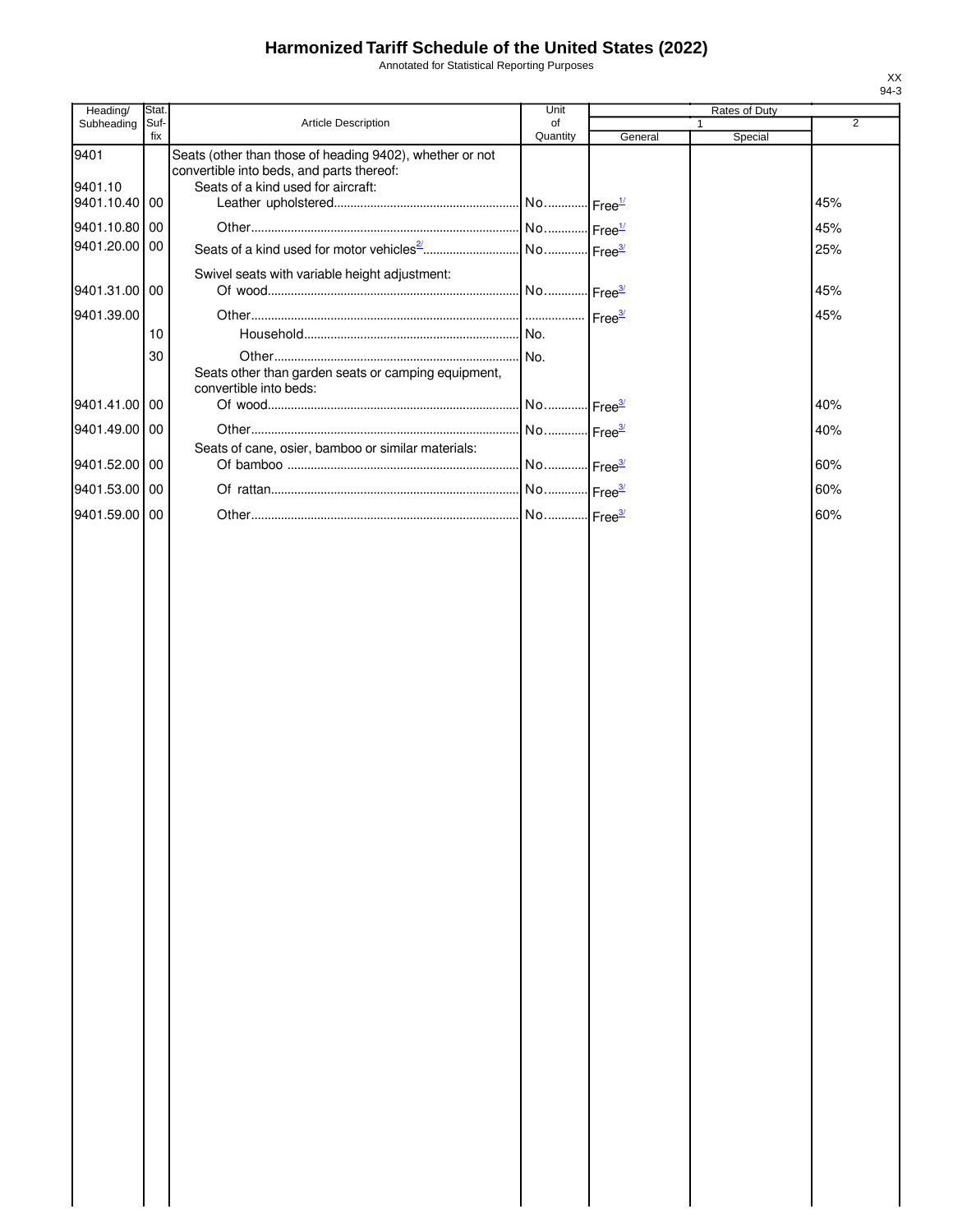Annotated for Statistical Reporting Purposes

| Heading/              | Stat.       |                                                                                                                                                  | Unit           |                    | Rates of Duty |                |
|-----------------------|-------------|--------------------------------------------------------------------------------------------------------------------------------------------------|----------------|--------------------|---------------|----------------|
| Subheading            | Suf-<br>fix | <b>Article Description</b>                                                                                                                       | of<br>Quantity | General            | 1<br>Special  | $\overline{2}$ |
| 9401 (con.)           |             | Seats (other than those of heading 9402), whether or not<br>convertible into beds, and parts thereof: (con.)<br>Other seats, with wooden frames: |                |                    |               |                |
| 9401.61               |             | Upholstered:<br>Chairs:                                                                                                                          |                |                    |               |                |
| 9401.61.20            |             |                                                                                                                                                  |                |                    |               | 40%            |
|                       | 10          |                                                                                                                                                  |                |                    |               |                |
|                       | 30          |                                                                                                                                                  |                |                    |               |                |
| 9401.61.40            |             |                                                                                                                                                  |                | Free <sup>4</sup>  |               | 40%            |
|                       | 01          | Chairs for children, including highchairs No.                                                                                                    |                |                    |               |                |
|                       | 11          |                                                                                                                                                  |                |                    |               |                |
|                       | 31          |                                                                                                                                                  |                |                    |               |                |
| 9401.61.60            |             |                                                                                                                                                  |                | Free <sup>3/</sup> |               | 40%            |
|                       | 01          | Stationary activity centers for children No.                                                                                                     |                |                    |               |                |
|                       | 05          |                                                                                                                                                  |                |                    |               |                |
|                       | 11          |                                                                                                                                                  |                |                    |               |                |
|                       | 31          |                                                                                                                                                  |                |                    |               |                |
| 9401.69<br>9401.69.20 |             | Other:                                                                                                                                           |                |                    |               |                |
|                       | 10          |                                                                                                                                                  |                | Free <sup>3/</sup> |               | 42.5%          |
|                       |             |                                                                                                                                                  |                |                    |               |                |
|                       | 30          | Other:                                                                                                                                           |                |                    |               |                |
|                       |             | Chairs:                                                                                                                                          |                |                    |               |                |
| 9401.69.40            |             |                                                                                                                                                  |                | Free <sup>3/</sup> |               | 40%            |
|                       | 10          |                                                                                                                                                  |                |                    |               |                |
|                       | 30          |                                                                                                                                                  |                |                    |               |                |
| 9401.69.60            | 01          | Chairs for children including                                                                                                                    |                | Free <sup>8/</sup> |               | 40%            |
|                       |             |                                                                                                                                                  |                |                    |               |                |
|                       | 11          |                                                                                                                                                  |                |                    |               |                |
|                       | 31          |                                                                                                                                                  | No.            |                    |               |                |
| 9401.69.80            |             |                                                                                                                                                  |                | Free <sup>3/</sup> |               | 40%            |
|                       | 01          | Stationary activity centers for children No.                                                                                                     |                |                    |               |                |
|                       | 05          |                                                                                                                                                  |                |                    |               |                |
|                       | 11          |                                                                                                                                                  | No.            |                    |               |                |
|                       | 31          |                                                                                                                                                  | No.            |                    |               |                |
|                       |             |                                                                                                                                                  |                |                    |               |                |
|                       |             |                                                                                                                                                  |                |                    |               |                |
|                       |             |                                                                                                                                                  |                |                    |               |                |
|                       |             |                                                                                                                                                  |                |                    |               |                |
|                       |             |                                                                                                                                                  |                |                    |               |                |
|                       |             |                                                                                                                                                  |                |                    |               |                |
|                       |             |                                                                                                                                                  |                |                    |               |                |
|                       |             |                                                                                                                                                  |                |                    |               |                |
|                       |             |                                                                                                                                                  |                |                    |               |                |
|                       |             |                                                                                                                                                  |                |                    |               |                |
|                       |             |                                                                                                                                                  |                |                    |               |                |
|                       |             |                                                                                                                                                  |                |                    |               |                |
|                       |             |                                                                                                                                                  |                |                    |               |                |
|                       |             |                                                                                                                                                  |                |                    |               |                |
|                       |             |                                                                                                                                                  |                |                    |               |                |
|                       |             |                                                                                                                                                  |                |                    |               |                |
|                       |             |                                                                                                                                                  |                |                    |               |                |
|                       |             |                                                                                                                                                  |                |                    |               |                |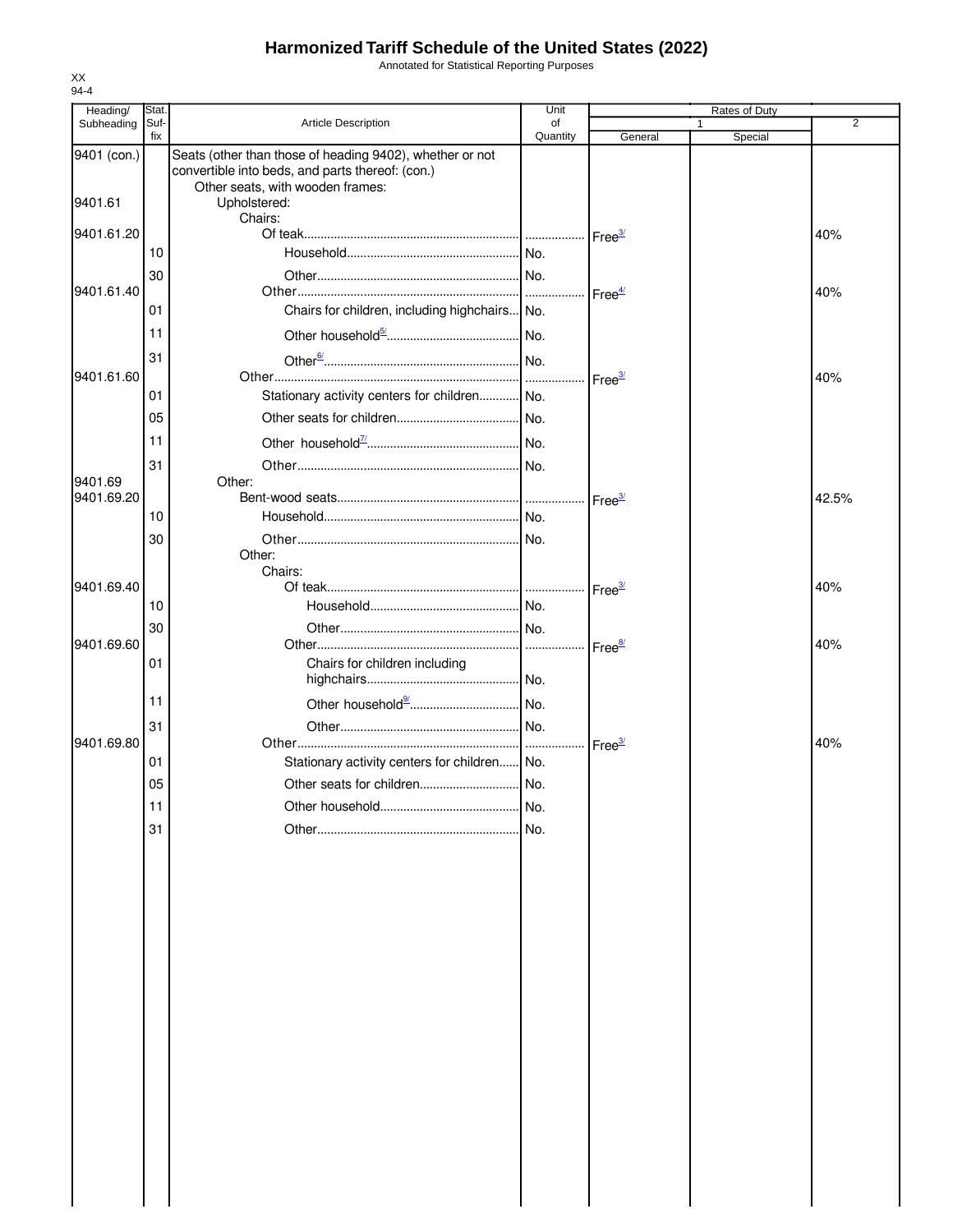Annotated for Statistical Reporting Purposes

| Heading/                  | Stat.                            |                                                                                                                                                 | Unit           |                    | Rates of Duty |                |
|---------------------------|----------------------------------|-------------------------------------------------------------------------------------------------------------------------------------------------|----------------|--------------------|---------------|----------------|
| Subheading                | Suf-<br>fix                      | <b>Article Description</b>                                                                                                                      | of<br>Quantity | General            | Special       | $\overline{2}$ |
| 9401 (con.)<br>9401.71.00 |                                  | Seats (other than those of heading 9402), whether or not<br>convertible into beds, and parts thereof: (con.)<br>Other seats, with metal frames: |                |                    |               | 45%            |
|                           | 01                               |                                                                                                                                                 |                |                    |               |                |
|                           | 05                               |                                                                                                                                                 |                |                    |               |                |
|                           | 06                               |                                                                                                                                                 |                |                    |               |                |
|                           | 07                               |                                                                                                                                                 |                |                    |               |                |
|                           | 08                               | Stationary activity centers for children No.                                                                                                    |                |                    |               |                |
|                           | 11                               |                                                                                                                                                 |                |                    |               |                |
|                           | 31                               |                                                                                                                                                 |                |                    |               |                |
| 9401.79.00                |                                  |                                                                                                                                                 |                | Free <sup>4/</sup> |               | 45%            |
|                           | 01                               |                                                                                                                                                 |                |                    |               |                |
|                           | 02                               |                                                                                                                                                 |                |                    |               |                |
|                           | 03                               |                                                                                                                                                 |                |                    |               |                |
|                           | 04                               |                                                                                                                                                 |                |                    |               |                |
|                           | 06                               | Stationary activity centers for children No.                                                                                                    |                |                    |               |                |
|                           | 11<br>15<br>25<br>35<br>46<br>50 | Other:<br>Outdoor:<br>With textile covered cushions or textile<br>seating or backing material:<br>Other:<br>Other:                              | No.            |                    |               |                |
|                           |                                  |                                                                                                                                                 |                |                    |               |                |
|                           |                                  |                                                                                                                                                 |                |                    |               |                |
|                           |                                  |                                                                                                                                                 |                |                    |               |                |
|                           |                                  |                                                                                                                                                 |                |                    |               |                |
|                           |                                  |                                                                                                                                                 |                |                    |               |                |
|                           |                                  |                                                                                                                                                 |                |                    |               |                |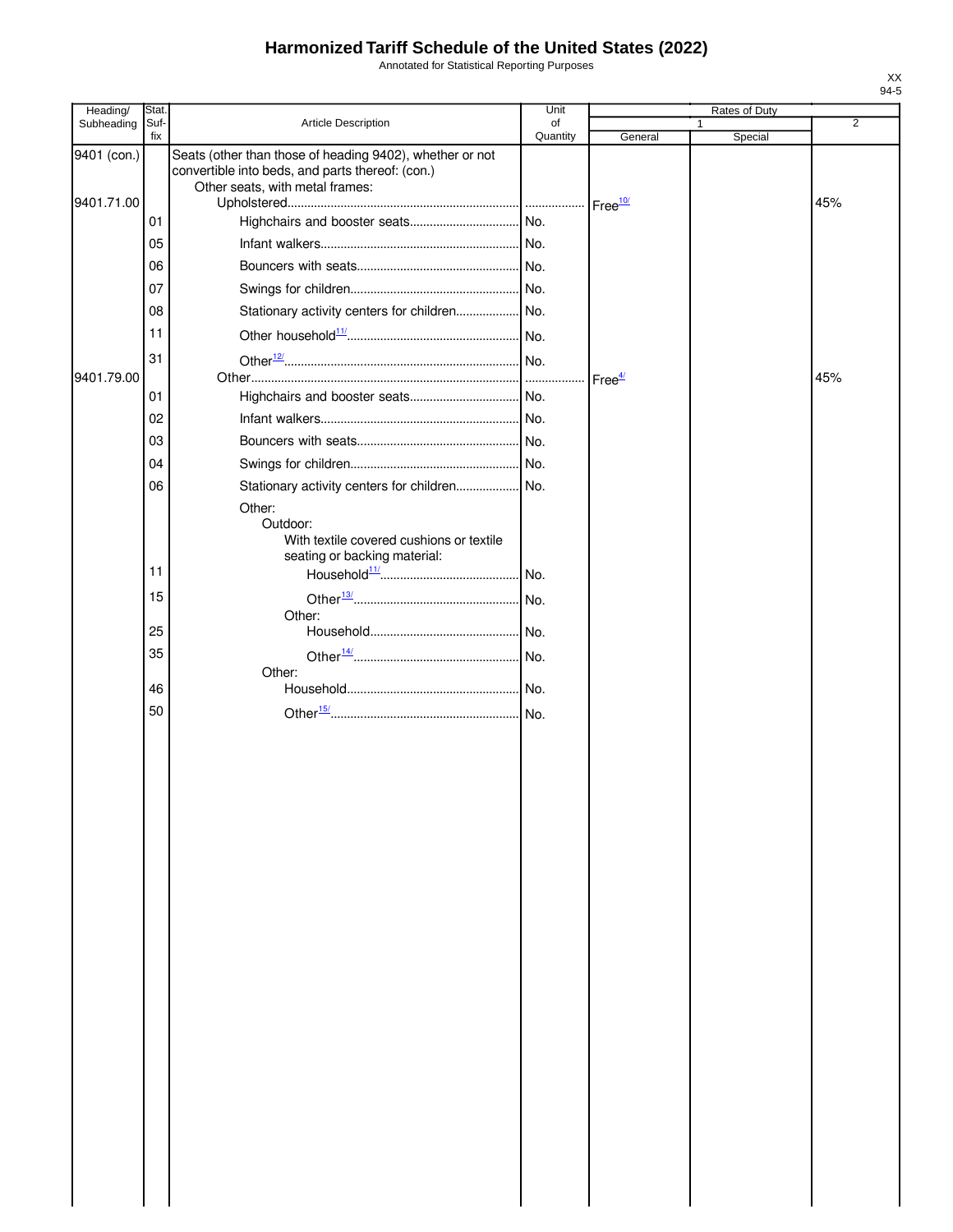Annotated for Statistical Reporting Purposes

| Heading/    | Stat.    |                                                                                                                                                  | Unit     |                    | Rates of Duty |                |
|-------------|----------|--------------------------------------------------------------------------------------------------------------------------------------------------|----------|--------------------|---------------|----------------|
| Subheading  | Suf-     | Article Description                                                                                                                              | of       |                    |               | $\overline{2}$ |
| 9401 (con.) | fix      | Seats (other than those of heading 9402), whether or not<br>convertible into beds, and parts thereof: (con.)                                     | Quantity | General            | Special       |                |
| 9401.80     |          | Other seats:<br>Of rubber or plastics:                                                                                                           |          |                    |               |                |
| 9401.80.20  |          |                                                                                                                                                  |          |                    |               | 65%            |
|             | 01       | Children's highchairs and booster seats except                                                                                                   |          |                    |               |                |
|             |          | for motor vehicle; bath seats, infant walkers,                                                                                                   |          |                    |               |                |
|             |          | bouncers with seats, swings for children No.                                                                                                     |          |                    |               |                |
|             | 05       | Stationary activity centers for children No.                                                                                                     |          |                    |               |                |
|             | 11       |                                                                                                                                                  |          |                    |               |                |
|             | 31       |                                                                                                                                                  |          |                    |               |                |
|             |          |                                                                                                                                                  |          |                    |               |                |
| 9401.80.40  | 01       | Children's highchairs and booster seats except<br>for motor vehicle; bath seats, infant walkers,<br>bouncers with seats, swings for children No. | .        | Free <sup>4/</sup> |               | 25%            |
|             | 04       |                                                                                                                                                  |          |                    |               |                |
|             |          | Stationary activity centers for children No.                                                                                                     |          |                    |               |                |
|             |          | Other:                                                                                                                                           |          |                    |               |                |
|             | 06       | Outdoor:<br>With textile covered cushions or textile<br>seating or backing material:                                                             |          |                    |               |                |
|             | 15       |                                                                                                                                                  | No.      |                    |               |                |
|             |          | Other:                                                                                                                                           |          |                    |               |                |
|             | 26       |                                                                                                                                                  |          |                    |               |                |
|             | 35       |                                                                                                                                                  |          |                    |               |                |
|             | 46       |                                                                                                                                                  | No.      |                    |               |                |
| 9401.80.60  |          |                                                                                                                                                  |          | Free <sup>16</sup> |               | 45%            |
|             |          | Child safety seats:                                                                                                                              |          |                    |               |                |
|             | 21       | With detachable hard-shell seat                                                                                                                  | No.      |                    |               |                |
|             | 23<br>24 |                                                                                                                                                  |          |                    |               |                |
|             | 25       |                                                                                                                                                  |          |                    |               |                |
|             |          |                                                                                                                                                  |          |                    |               |                |
|             | 28       |                                                                                                                                                  |          |                    |               |                |
|             | 30       |                                                                                                                                                  |          |                    |               |                |
|             |          |                                                                                                                                                  |          |                    |               |                |
|             |          |                                                                                                                                                  |          |                    |               |                |
|             |          |                                                                                                                                                  |          |                    |               |                |
|             |          |                                                                                                                                                  |          |                    |               |                |
|             |          |                                                                                                                                                  |          |                    |               |                |
|             |          |                                                                                                                                                  |          |                    |               |                |
|             |          |                                                                                                                                                  |          |                    |               |                |
|             |          |                                                                                                                                                  |          |                    |               |                |
|             |          |                                                                                                                                                  |          |                    |               |                |
|             |          |                                                                                                                                                  |          |                    |               |                |
|             |          |                                                                                                                                                  |          |                    |               |                |
|             |          |                                                                                                                                                  |          |                    |               |                |
|             |          |                                                                                                                                                  |          |                    |               |                |
|             |          |                                                                                                                                                  |          |                    |               |                |
|             |          |                                                                                                                                                  |          |                    |               |                |
|             |          |                                                                                                                                                  |          |                    |               |                |
|             |          |                                                                                                                                                  |          |                    |               |                |
|             |          |                                                                                                                                                  |          |                    |               |                |
|             |          |                                                                                                                                                  |          |                    |               |                |
|             |          |                                                                                                                                                  |          |                    |               |                |
|             |          |                                                                                                                                                  |          |                    |               |                |
|             |          |                                                                                                                                                  |          |                    |               |                |
|             |          |                                                                                                                                                  |          |                    |               |                |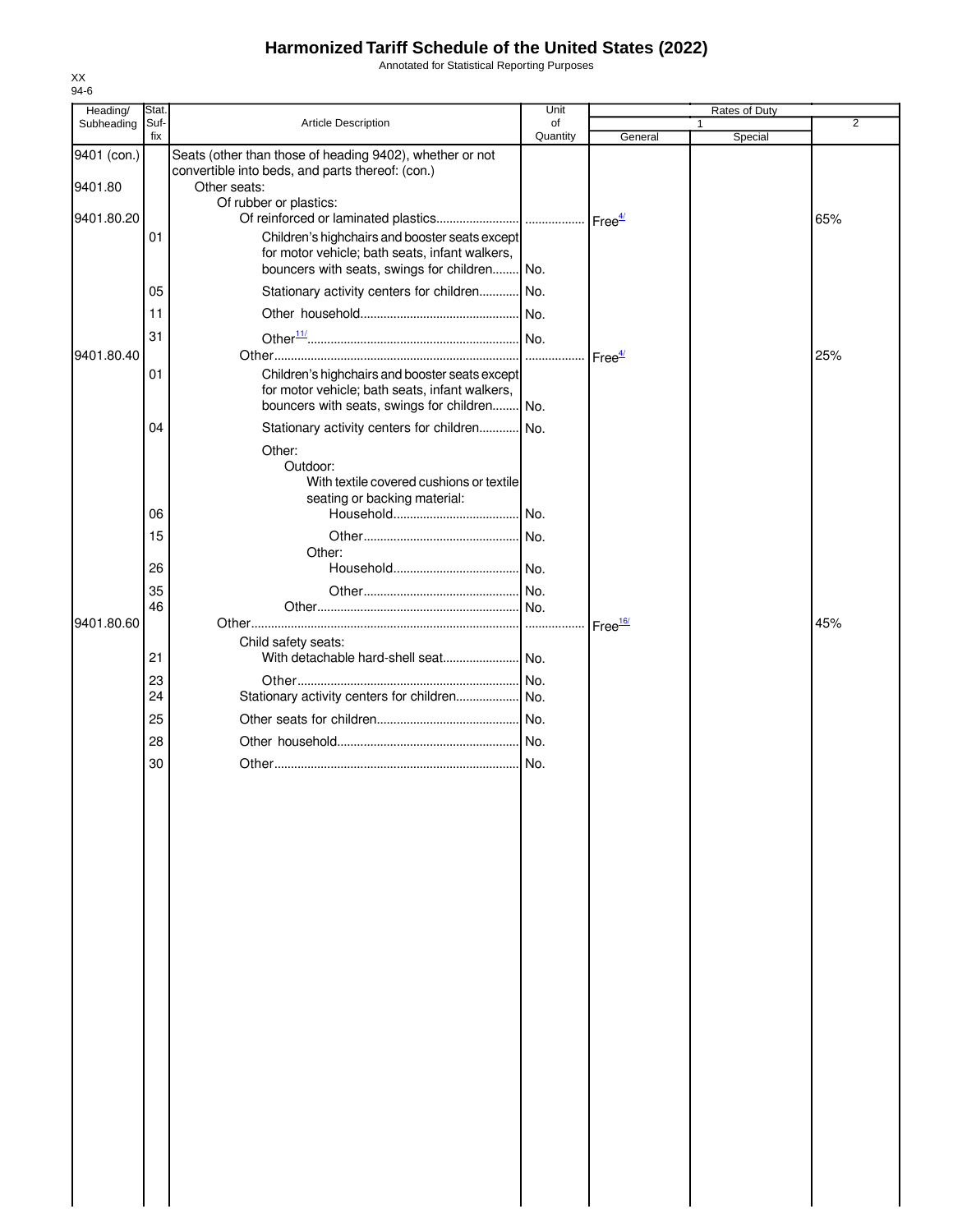Annotated for Statistical Reporting Purposes

| Heading/              | Stat.       |                                                                                                                                                                                                                                                                                                                                                                                         | Unit           |                    | Rates of Duty |       |
|-----------------------|-------------|-----------------------------------------------------------------------------------------------------------------------------------------------------------------------------------------------------------------------------------------------------------------------------------------------------------------------------------------------------------------------------------------|----------------|--------------------|---------------|-------|
| Subheading            | Suf-<br>fix | Article Description                                                                                                                                                                                                                                                                                                                                                                     | of<br>Quantity | General            | 1<br>Special  | 2     |
| 9401 (con.)           |             | Seats (other than those of heading 9402), whether or not<br>convertible into beds, and parts thereof: (con.)<br>Parts:                                                                                                                                                                                                                                                                  |                |                    |               |       |
| 9401.91               |             | Of wood:                                                                                                                                                                                                                                                                                                                                                                                |                |                    |               |       |
| 9401.91.15            | 00          | Of seats of a kind used for motor vehicles No Free <sup>1/</sup>                                                                                                                                                                                                                                                                                                                        |                |                    |               | 25%   |
| 9401.91.20            | 00          |                                                                                                                                                                                                                                                                                                                                                                                         |                |                    |               | 42.5% |
| 9401.91.90            |             |                                                                                                                                                                                                                                                                                                                                                                                         |                |                    |               | 40%   |
|                       | 10          | For children's highchairs, booster seats, and                                                                                                                                                                                                                                                                                                                                           |                |                    |               |       |
|                       |             |                                                                                                                                                                                                                                                                                                                                                                                         |                |                    |               |       |
| 9401.99               | 90          | Other:                                                                                                                                                                                                                                                                                                                                                                                  |                |                    |               |       |
| 9401.99.10            |             |                                                                                                                                                                                                                                                                                                                                                                                         |                | Free <sup>1/</sup> |               | 25%   |
|                       | 10          |                                                                                                                                                                                                                                                                                                                                                                                         |                |                    |               |       |
|                       | 20          |                                                                                                                                                                                                                                                                                                                                                                                         |                |                    |               |       |
| 9401.99.25            | 85          | Of cane, osier, bamboo or similar materials    Free <sup>1/</sup>                                                                                                                                                                                                                                                                                                                       |                |                    |               | 60%   |
|                       | 40          |                                                                                                                                                                                                                                                                                                                                                                                         |                |                    |               |       |
|                       | 80          |                                                                                                                                                                                                                                                                                                                                                                                         |                |                    |               |       |
| 9401.99.35            |             |                                                                                                                                                                                                                                                                                                                                                                                         |                |                    |               | 25%   |
|                       | 10          | For children's highchairs, booster seats except                                                                                                                                                                                                                                                                                                                                         |                |                    |               |       |
|                       | 80          |                                                                                                                                                                                                                                                                                                                                                                                         |                |                    |               |       |
| 9401.99.90            |             |                                                                                                                                                                                                                                                                                                                                                                                         |                |                    |               | 45%   |
|                       | 05          | For children's highchairs, booster seats and                                                                                                                                                                                                                                                                                                                                            |                |                    |               |       |
|                       | 21          | Other of textile material, cut to shape No.                                                                                                                                                                                                                                                                                                                                             |                |                    |               |       |
|                       | 81          |                                                                                                                                                                                                                                                                                                                                                                                         |                |                    |               |       |
| 9402<br>9402.10.00 00 |             | Medical, surgical, dental or veterinary furniture (for example,<br>operating tables, examination tables, hospital beds with<br>mechanical fittings, dentists' chairs); barbers' chairs and similar<br>chairs, having rotating as well as both reclining and elevating<br>movements; parts of the foregoing articles:<br>Dentists', barbers' or similar chairs and parts thereof No Free |                |                    |               | 35%   |
| 9402.90.00            |             |                                                                                                                                                                                                                                                                                                                                                                                         |                | Free               |               | 40%   |
|                       | 10          |                                                                                                                                                                                                                                                                                                                                                                                         |                |                    |               |       |
|                       | 20          |                                                                                                                                                                                                                                                                                                                                                                                         | No.            |                    |               |       |
|                       |             |                                                                                                                                                                                                                                                                                                                                                                                         |                |                    |               |       |
|                       |             |                                                                                                                                                                                                                                                                                                                                                                                         |                |                    |               |       |
|                       |             |                                                                                                                                                                                                                                                                                                                                                                                         |                |                    |               |       |
|                       |             |                                                                                                                                                                                                                                                                                                                                                                                         |                |                    |               |       |
|                       |             |                                                                                                                                                                                                                                                                                                                                                                                         |                |                    |               |       |
|                       |             |                                                                                                                                                                                                                                                                                                                                                                                         |                |                    |               |       |
|                       |             |                                                                                                                                                                                                                                                                                                                                                                                         |                |                    |               |       |
|                       |             |                                                                                                                                                                                                                                                                                                                                                                                         |                |                    |               |       |
|                       |             |                                                                                                                                                                                                                                                                                                                                                                                         |                |                    |               |       |
|                       |             |                                                                                                                                                                                                                                                                                                                                                                                         |                |                    |               |       |
|                       |             |                                                                                                                                                                                                                                                                                                                                                                                         |                |                    |               |       |
|                       |             |                                                                                                                                                                                                                                                                                                                                                                                         |                |                    |               |       |
|                       |             |                                                                                                                                                                                                                                                                                                                                                                                         |                |                    |               |       |
|                       |             |                                                                                                                                                                                                                                                                                                                                                                                         |                |                    |               |       |
|                       |             |                                                                                                                                                                                                                                                                                                                                                                                         |                |                    |               |       |
|                       |             |                                                                                                                                                                                                                                                                                                                                                                                         |                |                    |               |       |
|                       |             |                                                                                                                                                                                                                                                                                                                                                                                         |                |                    |               |       |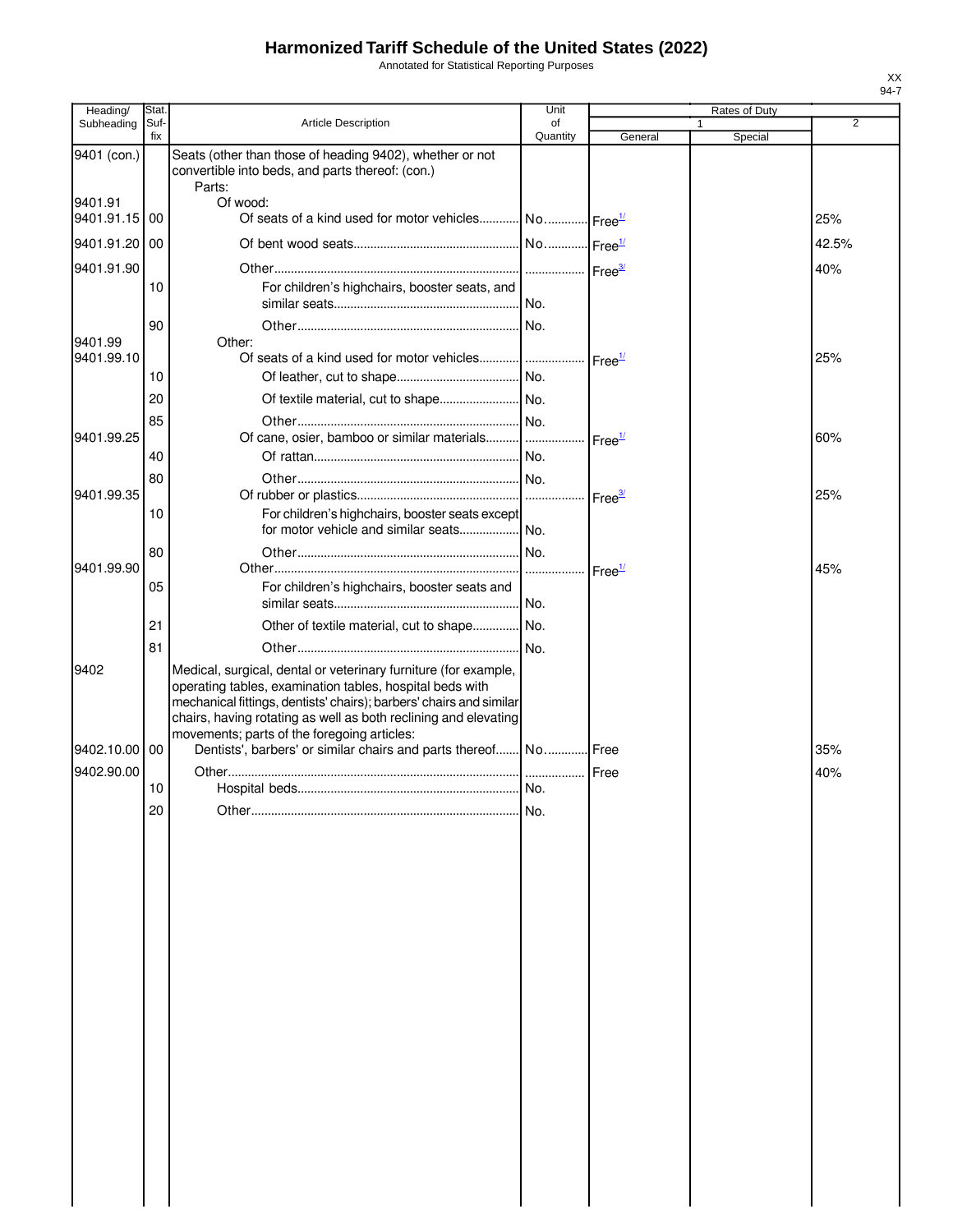Annotated for Statistical Reporting Purposes

| Heading/   | Stat.       |                                                                                             | Unit           |                    | Rates of Duty |                |
|------------|-------------|---------------------------------------------------------------------------------------------|----------------|--------------------|---------------|----------------|
| Subheading | Suf-<br>fix | <b>Article Description</b>                                                                  | of<br>Quantity | General            | 1<br>Special  | $\overline{2}$ |
| 9403       |             | Other furniture and parts thereof:                                                          |                |                    |               |                |
| 9403.10.00 |             |                                                                                             |                | Free <sup>3/</sup> |               | 45%            |
|            | 20          |                                                                                             |                |                    |               |                |
|            | 40          |                                                                                             |                |                    |               |                |
| 9403.20.00 |             |                                                                                             |                |                    |               | 45%            |
|            |             | Household:                                                                                  |                |                    |               |                |
|            | 11          | Floor-standing, metal-top ironing boards No.                                                |                |                    |               |                |
|            | 16          | Other:                                                                                      | .lNo.          |                    |               |                |
|            | 17          | Toddler beds, bassinets, cradles, play yards                                                |                |                    |               |                |
|            |             | and other enclosures for confining                                                          |                |                    |               |                |
|            |             |                                                                                             | No.            |                    |               |                |
|            | 35          | Mechanically adjustable bed or mattress base,                                               |                |                    |               |                |
|            |             | not foldable, having the characteristics of a                                               |                |                    |               |                |
|            |             | bed or bed frame, of a width exceeding 91.44<br>cm, of a length exceeding 184.15 cm, and of |                |                    |               |                |
|            |             |                                                                                             |                |                    |               |                |
|            | 40          | Mattress bases with legs, not foldable, having                                              |                |                    |               |                |
|            |             | the characteristics of a stationary (not                                                    |                |                    |               |                |
|            |             | mechanically adjustable) bed frame, of a width                                              |                |                    |               |                |
|            |             | exceeding 91.44 cm, of a length exceeding<br>184.15 cm and of a depth exceeding 8.89        |                |                    |               |                |
|            |             |                                                                                             | No.            |                    |               |                |
|            |             | Foldable mattress foundations with legs,                                                    |                |                    |               |                |
|            |             | having the characteristics of a bed or bed                                                  |                |                    |               |                |
|            |             | frame, whether or not mechanically adjustable:                                              |                |                    |               |                |
|            | 46          | Mechanically adjustable                                                                     | No.            |                    |               |                |
|            | 48          | Stationary (not mechanically                                                                |                |                    |               |                |
|            | 50          |                                                                                             | .No.           |                    |               |                |
|            |             | Other:                                                                                      |                |                    |               |                |
|            |             | Counters, lockers, racks, display cases, shelves,<br>partitions and similar fixtures:       |                |                    |               |                |
|            | 75          | Boltless or press-fit steel shelving units                                                  |                |                    |               |                |
|            |             | prepackaged for sale as described in statistical                                            |                |                    |               |                |
|            |             |                                                                                             |                |                    |               |                |
|            | 78          | Storage lockers, other than exchange lockers<br>as described in statistical note 3 to this  |                |                    |               |                |
|            |             |                                                                                             | No.            |                    |               |                |
|            | 81          |                                                                                             | No.            |                    |               |                |
|            | 90          |                                                                                             |                |                    |               |                |
| 9403.30    |             | Wooden furniture of a kind used in offices:                                                 |                |                    |               |                |
| 9403.30.40 | 00          |                                                                                             |                |                    |               | 42.5%          |
| 9403.30.80 |             |                                                                                             |                |                    |               | 40%            |
|            | 01          | Of Padauk (Padouk) or Narra (Pterocarpus                                                    |                |                    |               |                |
|            |             |                                                                                             | No.            |                    |               |                |
|            | 05          | Of Rosewood, Palissander, Cocobolo, Bois de<br>Rose, Kingwood, Tulipwood or Blackwood       |                |                    |               |                |
|            |             |                                                                                             | .I No.         |                    |               |                |
|            | 21          |                                                                                             |                |                    |               |                |
|            | 31          |                                                                                             |                |                    |               |                |
|            | 90          |                                                                                             | No.            |                    |               |                |
|            |             |                                                                                             |                |                    |               |                |
|            |             |                                                                                             |                |                    |               |                |
|            |             |                                                                                             |                |                    |               |                |
|            |             |                                                                                             |                |                    |               |                |
|            |             |                                                                                             |                |                    |               |                |
|            |             |                                                                                             |                |                    |               |                |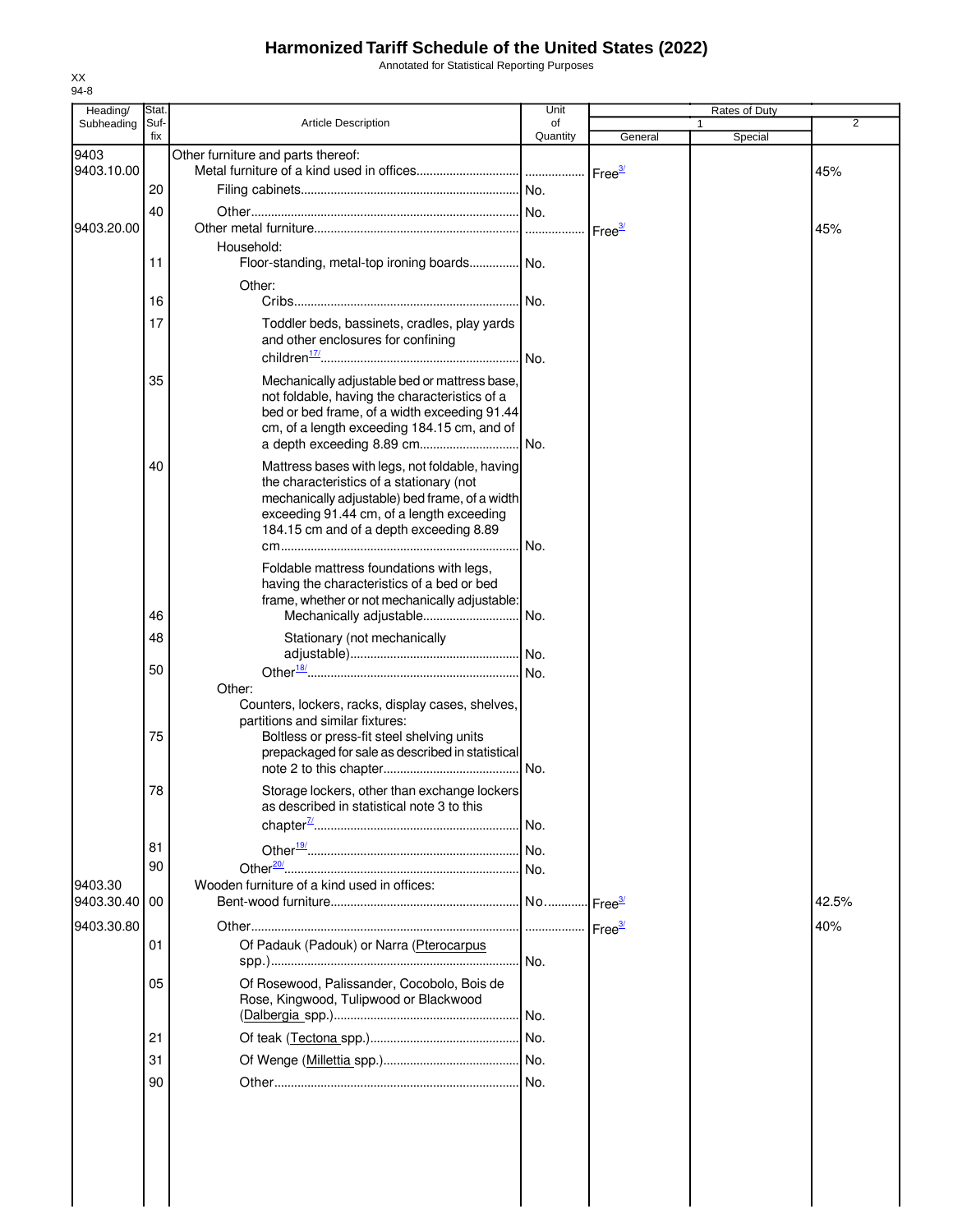Annotated for Statistical Reporting Purposes

| Heading/                                | Stat.       |                                                                                              | Unit           |                    | Rates of Duty |                |
|-----------------------------------------|-------------|----------------------------------------------------------------------------------------------|----------------|--------------------|---------------|----------------|
| Subheading                              | Suf-<br>fix | Article Description                                                                          | of<br>Quantity | General            | 1<br>Special  | $\overline{2}$ |
| 9403 (con.)<br>9403.40<br>9403.40.40 00 |             | Other furniture and parts thereof: (con.)<br>Wooden furniture of a kind used in the kitchen: |                |                    |               | 42.5%          |
| 9403.40.60 00                           |             | Other:                                                                                       |                |                    |               | 25%            |
| 9403.40.90                              |             |                                                                                              |                |                    |               | 40%            |
|                                         | 40          |                                                                                              |                |                    |               |                |
|                                         | 60          | Cabinets designed for permanent                                                              |                |                    |               |                |
|                                         | 80          |                                                                                              |                |                    |               |                |
| 9403.50                                 |             | Wooden furniture of a kind used in the bedroom:                                              |                |                    |               |                |
| 9403.50.40 00                           |             |                                                                                              |                |                    |               | 42.5%          |
|                                         |             | Other:                                                                                       |                |                    |               |                |
| 9403.50.60 00                           |             |                                                                                              |                |                    |               | 25%            |
| 9403.50.90                              |             |                                                                                              |                |                    |               | 40%            |
|                                         | 41          | Beds:                                                                                        |                |                    |               |                |
|                                         |             |                                                                                              |                |                    |               |                |
|                                         | 42          | Toddler beds, bassinets, and cradles <sup>21/</sup> No.                                      |                |                    |               |                |
|                                         | 45          |                                                                                              |                |                    |               |                |
|                                         | 80          |                                                                                              |                |                    |               |                |
| 9403.60<br>9403.60.40 00                |             | Other wooden furniture:                                                                      |                |                    |               | 42.5%          |
|                                         |             |                                                                                              |                |                    |               |                |
| 9403.60.80                              |             |                                                                                              |                |                    |               | 40%            |
|                                         | 10          | Play yards and other enclosures for confining                                                |                |                    |               |                |
|                                         | 40          |                                                                                              |                |                    |               |                |
|                                         |             |                                                                                              |                |                    |               |                |
| 9403.70<br>9403.70.40                   | 81          | Furniture of plastics:                                                                       |                |                    |               | 65%            |
|                                         | 01          |                                                                                              |                |                    |               |                |
|                                         | 02          |                                                                                              |                |                    |               |                |
|                                         | 03          | Play yards and other enclosures for confining                                                |                |                    |               |                |
|                                         |             |                                                                                              |                |                    |               |                |
|                                         | 15          |                                                                                              | No.            |                    |               |                |
|                                         | 20          |                                                                                              | No.            |                    |               |                |
|                                         | 31          |                                                                                              | .I No.         |                    |               |                |
| 9403.70.80                              | 01          |                                                                                              |                | Free <sup>4/</sup> |               | 25%            |
|                                         |             |                                                                                              |                |                    |               |                |
|                                         | 02          | Toddler beds, bassinets and cradles                                                          | .I No.         |                    |               |                |
|                                         | 03          | Play yards and other enclosures for confining                                                | INo.           |                    |               |                |
|                                         | 15          |                                                                                              | INo.           |                    |               |                |
|                                         |             |                                                                                              |                |                    |               |                |
|                                         | 20          |                                                                                              | .I No.         |                    |               |                |
|                                         | 31          |                                                                                              | No.            |                    |               |                |
|                                         |             |                                                                                              |                |                    |               |                |
|                                         |             |                                                                                              |                |                    |               |                |
|                                         |             |                                                                                              |                |                    |               |                |
|                                         |             |                                                                                              |                |                    |               |                |
|                                         |             |                                                                                              |                |                    |               |                |
|                                         |             |                                                                                              |                |                    |               |                |
|                                         |             |                                                                                              |                |                    |               |                |
|                                         |             |                                                                                              |                |                    |               |                |
|                                         |             |                                                                                              |                |                    |               |                |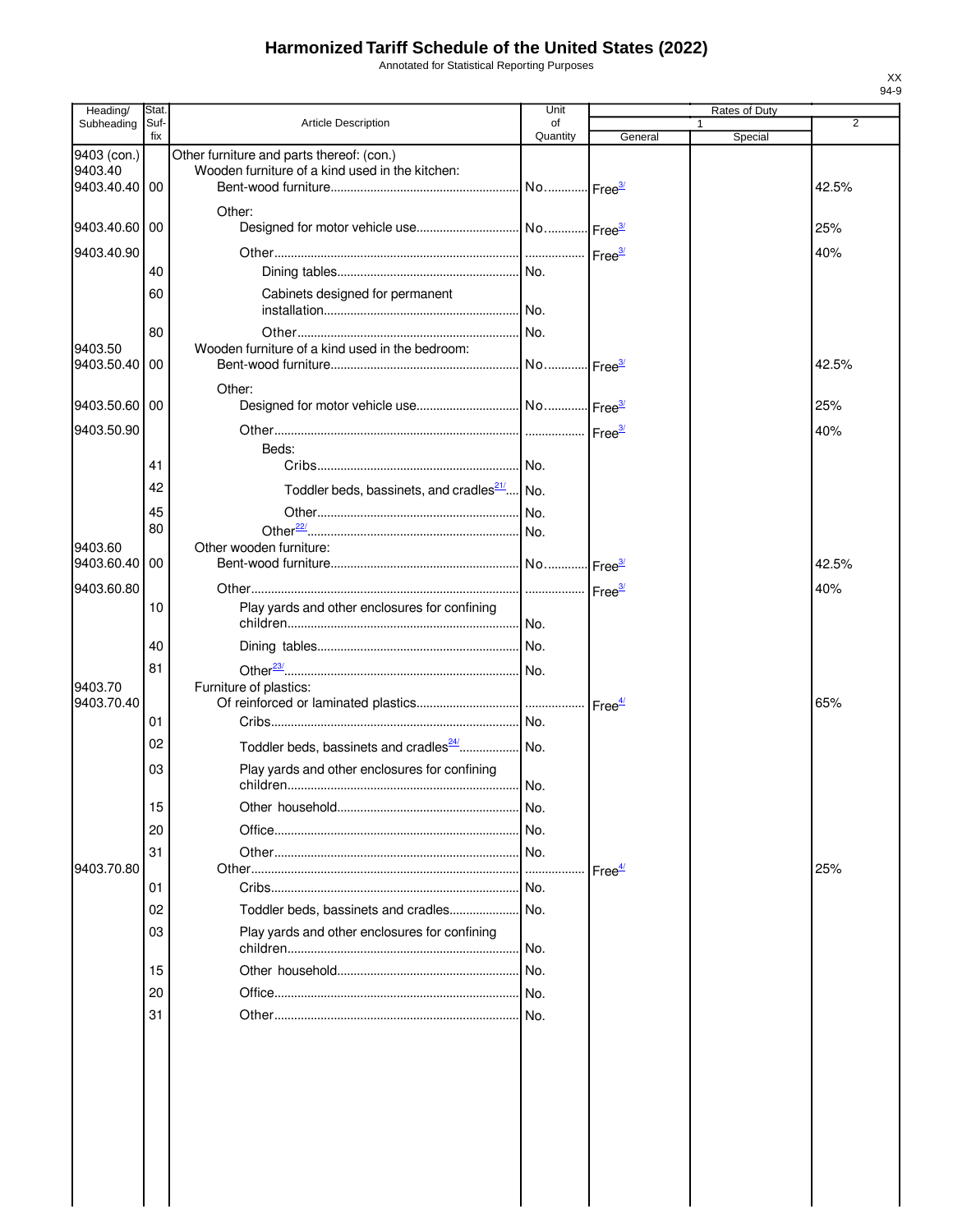Annotated for Statistical Reporting Purposes

| Suf-<br>fix<br>01 | Article Description<br>Other furniture and parts thereof: (con.)<br>Furniture of other materials, including cane, osier, bamboo<br>or similar materials: | of<br>Quantity | General                                         | 1<br>Special                             | $\overline{2}$ |
|-------------------|----------------------------------------------------------------------------------------------------------------------------------------------------------|----------------|-------------------------------------------------|------------------------------------------|----------------|
|                   |                                                                                                                                                          |                |                                                 |                                          |                |
|                   |                                                                                                                                                          |                |                                                 |                                          |                |
|                   |                                                                                                                                                          |                | Free <sup>3/</sup>                              |                                          | 60%            |
|                   |                                                                                                                                                          |                |                                                 |                                          |                |
| 02                | Toddler beds, bassinets, and cradles; play yards<br>and other enclosures for confining children No.                                                      |                |                                                 |                                          |                |
| 15                |                                                                                                                                                          |                |                                                 |                                          |                |
| 30                |                                                                                                                                                          |                |                                                 |                                          |                |
|                   |                                                                                                                                                          |                | Free <sup>3/</sup>                              |                                          | 60%            |
| 01                |                                                                                                                                                          |                |                                                 |                                          |                |
| 02                | Toddler beds, bassinets, and cradles; play yards                                                                                                         |                |                                                 |                                          |                |
| 15                |                                                                                                                                                          |                |                                                 |                                          |                |
| 30                |                                                                                                                                                          |                |                                                 |                                          |                |
|                   | Other:                                                                                                                                                   |                |                                                 |                                          |                |
|                   |                                                                                                                                                          |                |                                                 |                                          | 60%            |
|                   |                                                                                                                                                          |                |                                                 |                                          |                |
|                   |                                                                                                                                                          |                |                                                 |                                          | 45%            |
| 03                | Cribs, toddler beds, bassinets, and cradles;<br>play yards and other enclosures for confining                                                            |                |                                                 |                                          |                |
|                   |                                                                                                                                                          |                |                                                 |                                          |                |
|                   |                                                                                                                                                          |                |                                                 |                                          |                |
|                   |                                                                                                                                                          |                |                                                 |                                          |                |
|                   |                                                                                                                                                          |                |                                                 |                                          |                |
|                   | 10<br>20<br>15<br>20                                                                                                                                     |                | and other enclosures for confining children No. | Free <sup>3/</sup><br>Free <sup>3/</sup> |                |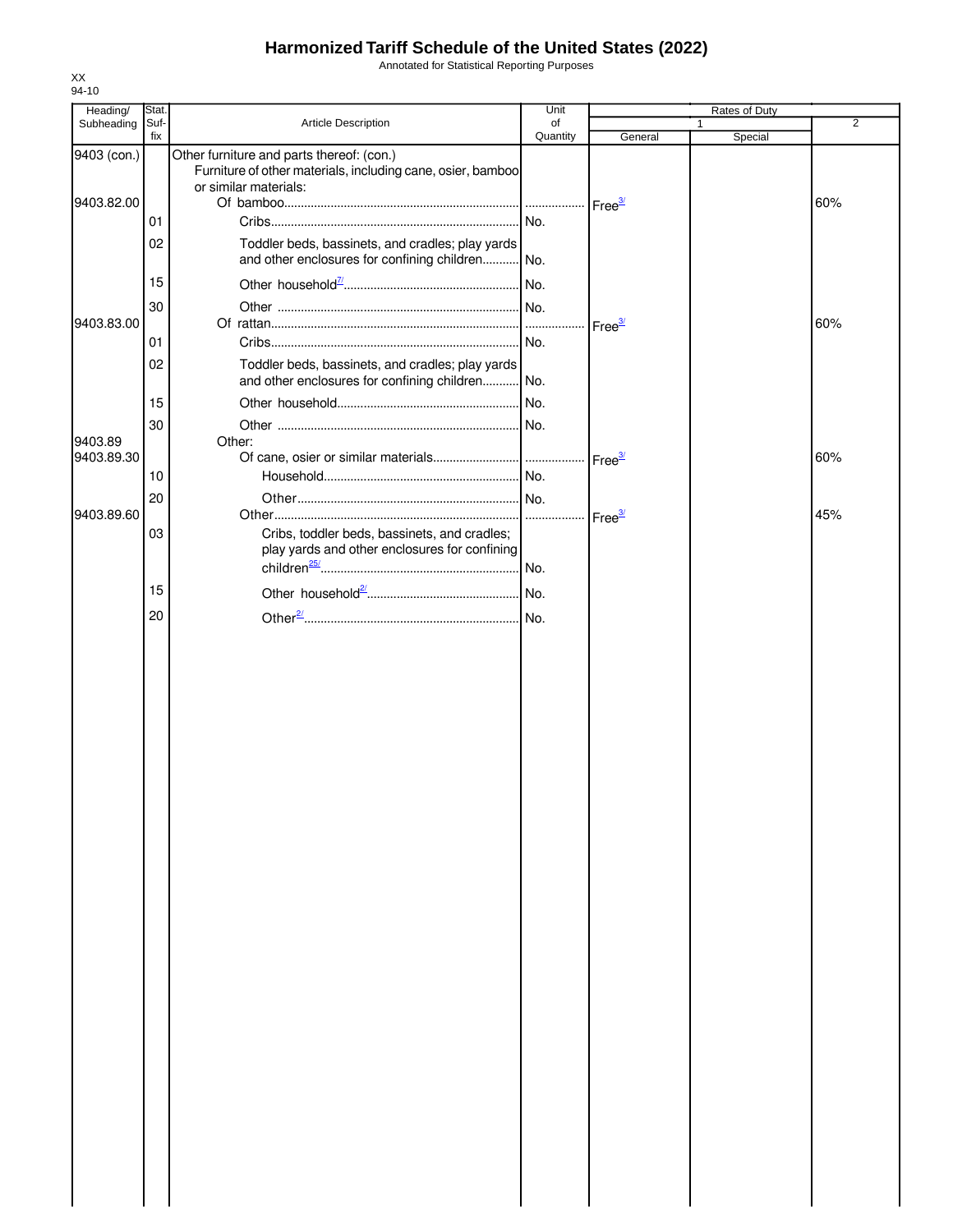Annotated for Statistical Reporting Purposes

| Heading/    | Stat.       |                                                                        | Unit           |         | Rates of Duty |     |
|-------------|-------------|------------------------------------------------------------------------|----------------|---------|---------------|-----|
| Subheading  | Suf-<br>fix | <b>Article Description</b>                                             | of<br>Quantity | General | 1<br>Special  | 2   |
| 9403 (con.) |             | Other furniture and parts thereof: (con.)                              |                |         |               |     |
|             |             | Parts:                                                                 |                |         |               |     |
| 9403.91.00  |             |                                                                        |                |         |               | 40% |
|             | 05          | For toddler beds, cribs, bassinets and cradles No.                     |                |         |               |     |
|             | 10          | For play yards and other enclosures for confining                      | No.            |         |               |     |
|             | 80          |                                                                        |                |         |               |     |
| 9403.99     |             | Other:                                                                 |                |         |               |     |
| 9403.99.10  |             | Of furniture of a kind used for motor vehicles      Free <sup>3/</sup> |                |         |               | 25% |
|             | 40          |                                                                        |                |         |               |     |
|             | 50          |                                                                        |                |         |               |     |
|             | 80          |                                                                        |                |         |               |     |
| 9403.99.20  |             | Other:                                                                 |                |         |               | 60% |
|             | 40          |                                                                        | kg             |         |               |     |
|             | 80          |                                                                        |                |         |               |     |
|             |             | Of rubber or plastics:                                                 |                |         |               |     |
| 9403.99.30  |             | Of reinforced or laminated plastics    Free3                           |                |         |               | 65% |
|             | 05          | For toddler beds, cribs, bassinets and                                 | No.            |         |               |     |
|             | 10          | For play yards and other enclosures                                    |                |         |               |     |
|             |             |                                                                        |                |         |               |     |
|             | 80          |                                                                        |                |         |               |     |
| 9403.99.40  |             |                                                                        |                |         |               | 25% |
|             | 05          | For toddler beds, cribs, bassinets and                                 |                |         |               |     |
|             |             |                                                                        | INo.           |         |               |     |
|             | 10          | For play yards and other enclosures                                    |                |         |               |     |
|             | 80          |                                                                        |                |         |               |     |
| 9403.99.50  |             |                                                                        |                |         |               | 80% |
|             | 05          | For toddler beds, cribs, bassinets and                                 |                |         |               |     |
|             |             |                                                                        |                |         |               |     |
|             | 10          | For play yards and other enclosures for                                |                |         |               |     |
|             | 80          |                                                                        |                |         |               |     |
| 9403.99.90  |             |                                                                        |                |         |               | 45% |
|             | 10          | For toddler beds, cribs, bassinets and                                 |                |         |               |     |
|             |             |                                                                        | No.            |         |               |     |
|             | 15          | For play yards and other enclosures for                                |                |         |               |     |
|             |             |                                                                        | No.            |         |               |     |
|             |             | Other:<br>Of metal:                                                    |                |         |               |     |
|             | 20          | Welded wire rack, whether or not                                       |                |         |               |     |
|             |             | galvanized, plated or coated kg                                        |                |         |               |     |
|             | 41          |                                                                        |                |         |               |     |
|             | 51          |                                                                        |                |         |               |     |
|             | 61          |                                                                        |                |         |               |     |
|             |             |                                                                        |                |         |               |     |
|             |             |                                                                        |                |         |               |     |
|             |             |                                                                        |                |         |               |     |
|             |             |                                                                        |                |         |               |     |
|             |             |                                                                        |                |         |               |     |
|             |             |                                                                        |                |         |               |     |
|             |             |                                                                        |                |         |               |     |
|             |             |                                                                        |                |         |               |     |
|             |             |                                                                        |                |         |               |     |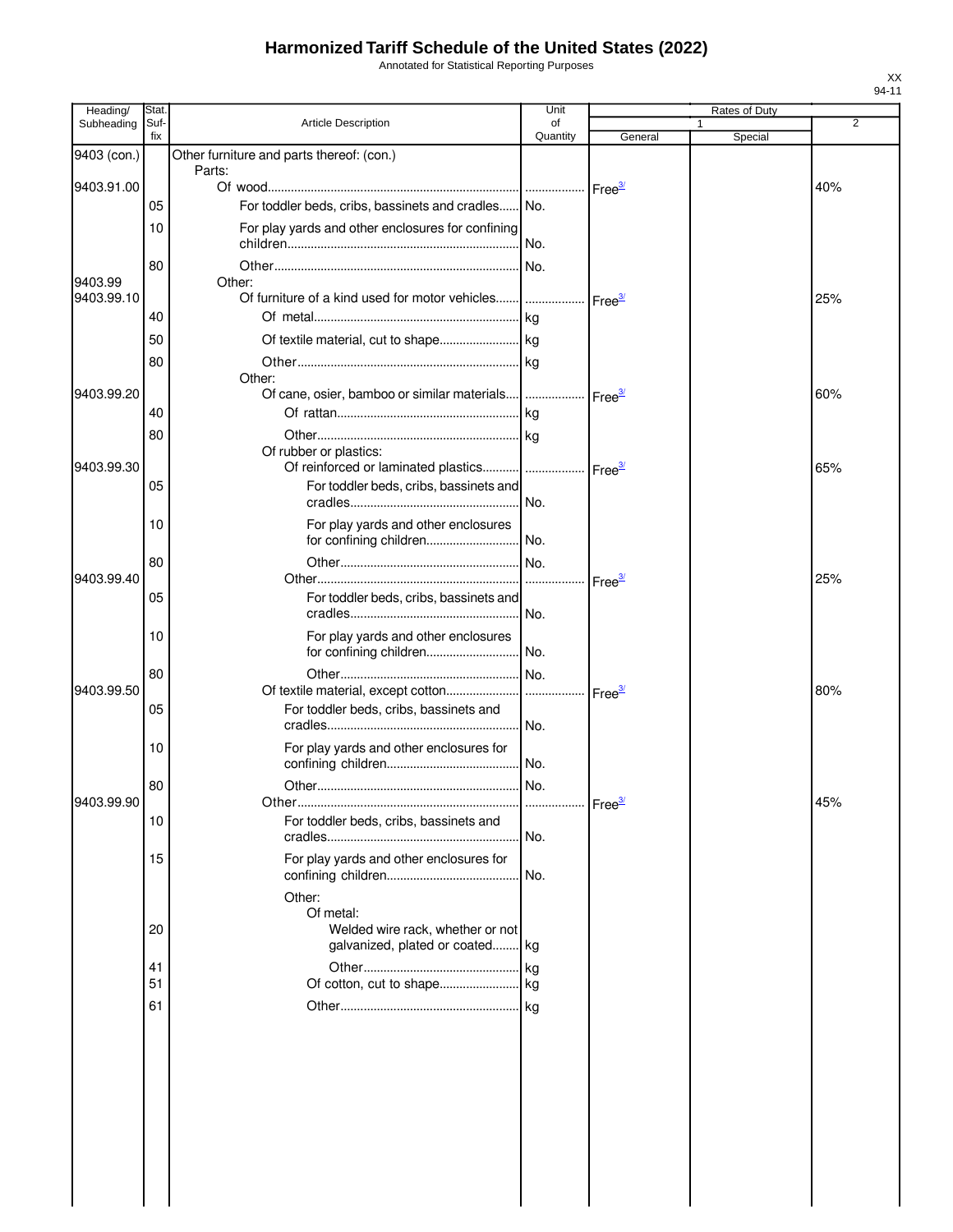Annotated for Statistical Reporting Purposes

| Heading/      | Stat.       |                                                                                                                                                                                                                                                                                         | Unit                   |                     | Rates of Duty                                                                  |       |
|---------------|-------------|-----------------------------------------------------------------------------------------------------------------------------------------------------------------------------------------------------------------------------------------------------------------------------------------|------------------------|---------------------|--------------------------------------------------------------------------------|-------|
| Subheading    | Suf-<br>fix | <b>Article Description</b>                                                                                                                                                                                                                                                              | of<br>Quantity         | General             | Special                                                                        | 2     |
| 9404          |             | Mattress supports; articles of bedding and similar furnishing<br>(for example, mattresses, quilts, eiderdowns, cushions, pouffes<br>and pillows) fitted with springs or stuffed or internally fitted with<br>any material or of cellular rubber or plastics, whether or not<br>covered: |                        |                     |                                                                                |       |
| 9404.10.00 00 |             |                                                                                                                                                                                                                                                                                         |                        |                     |                                                                                | 45%   |
| 9404.21.00    |             | Mattresses:<br>Of cellular rubber or plastics, whether or not                                                                                                                                                                                                                           |                        |                     | Free (A*, AU, BH,<br>CL, CO, D, E, IL,<br>JO, KR, MA, OM,                      | 40%   |
|               |             |                                                                                                                                                                                                                                                                                         |                        |                     | P, PA, PE, S, SG)                                                              |       |
|               | 10          |                                                                                                                                                                                                                                                                                         |                        |                     |                                                                                |       |
|               | 13          | Of a width exceeding 91 cm, of a length exceeding                                                                                                                                                                                                                                       |                        |                     |                                                                                |       |
| 9404.29       | 95          | Of other materials:                                                                                                                                                                                                                                                                     |                        |                     |                                                                                |       |
| 9404.29.10    |             |                                                                                                                                                                                                                                                                                         |                        | $3\%^{3/2}$         | Free (A+, AU, BH,<br>CL, CO, D, E, IL,<br>JO, KR, MA, OM,                      | 40%   |
|               | 05          |                                                                                                                                                                                                                                                                                         | No.                    |                     | P, PA, PE, S, SG)                                                              |       |
|               | 13          | Of a width exceeding 91 cm, of a length<br>exceeding 184 cm, and a depth exceeding 8                                                                                                                                                                                                    |                        |                     |                                                                                |       |
|               |             |                                                                                                                                                                                                                                                                                         | .I No.                 |                     |                                                                                |       |
| 9404.29.90    | 95          |                                                                                                                                                                                                                                                                                         |                        | $6\%$ <sup>3/</sup> | Free (A*, AU, BH,<br>CL, CO, D, E, IL,                                         | 40%   |
|               | 05          | Uncovered innerspring units:                                                                                                                                                                                                                                                            |                        |                     | JO, KR, MA, OM,<br>P, PA, PE, S, SG)                                           |       |
|               | 13          | Of a width exceeding 91 cm, of a length<br>exceeding 184 cm, and of a depth                                                                                                                                                                                                             |                        |                     |                                                                                |       |
|               | 50          |                                                                                                                                                                                                                                                                                         |                        |                     |                                                                                |       |
|               | 85          | Other:<br>For use in a crib or toddler bed                                                                                                                                                                                                                                              | .I No.                 |                     |                                                                                |       |
|               | 87          | Of a width exceeding 91 cm, of a length<br>exceeding 184 cm, and a depth exceeding                                                                                                                                                                                                      |                        |                     |                                                                                |       |
|               |             |                                                                                                                                                                                                                                                                                         | No.                    |                     |                                                                                |       |
| 9404.30       | 95          | Sleeping bags:                                                                                                                                                                                                                                                                          | No.                    |                     |                                                                                |       |
| 9404.30.40 00 |             | Containing 20 percent or more by weight of feathers                                                                                                                                                                                                                                     |                        |                     |                                                                                |       |
|               |             |                                                                                                                                                                                                                                                                                         | No 4.7% <sup>26/</sup> |                     | Free (A*, AU, BH,<br>CL, CO, D, E, IL,<br>JO, KR, MA, OM,<br>P, PA, PE, S, SG) | 60%   |
| 9404.30.80 00 |             |                                                                                                                                                                                                                                                                                         | No 9% <sup>26/</sup>   |                     | Free (AU, BH, CL,<br>CO, E, IL, JO, KR,<br>MA, OM, P, PA,<br>PE, S, SG)        | 78.5% |
|               |             |                                                                                                                                                                                                                                                                                         |                        |                     |                                                                                |       |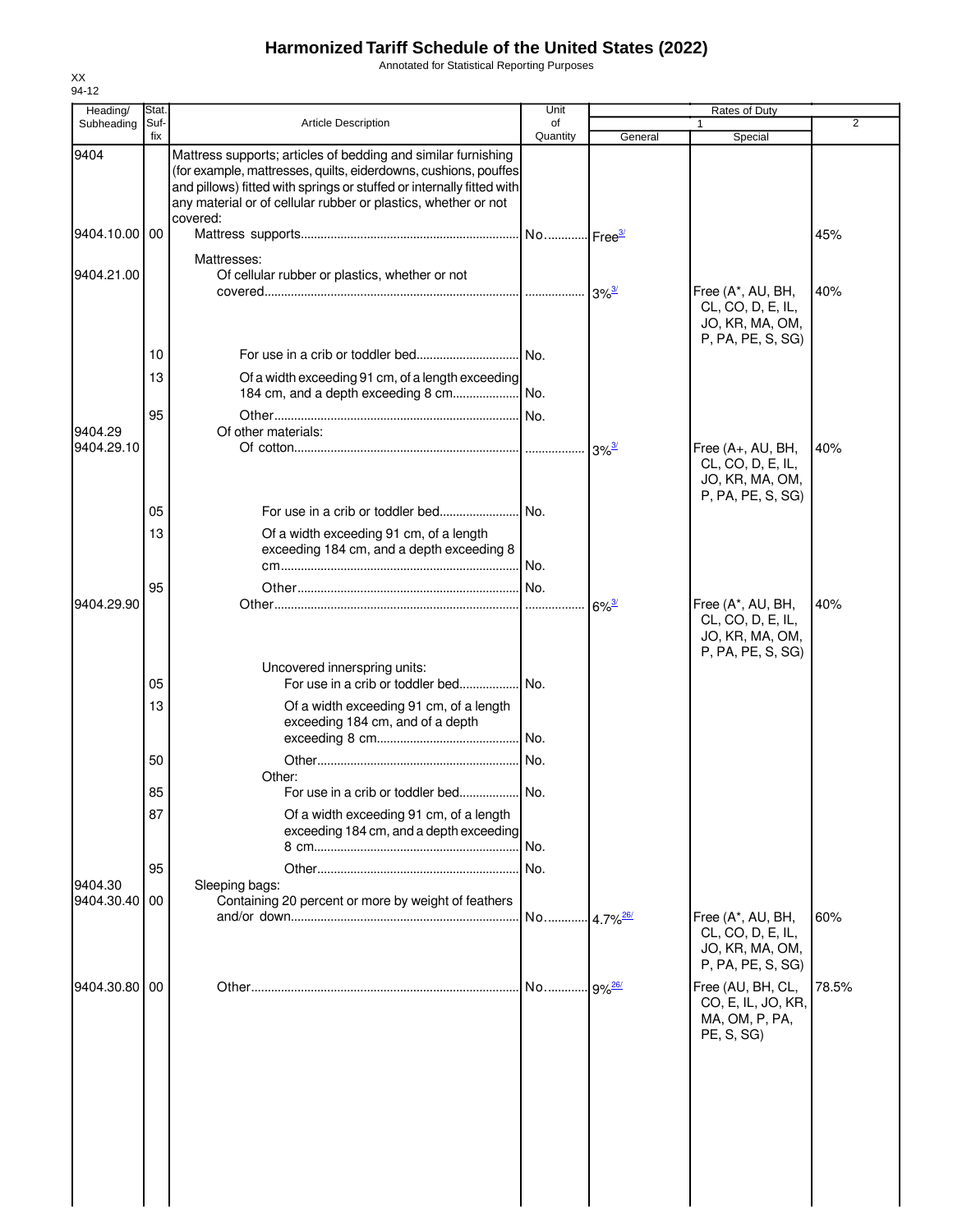Annotated for Statistical Reporting Purposes

| Heading/                                | Stat.       |                                                                                                                                                                                                                                                                                                                                                                                                                                                                      | Unit                          |                         | Rates of Duty                                                                         |                |
|-----------------------------------------|-------------|----------------------------------------------------------------------------------------------------------------------------------------------------------------------------------------------------------------------------------------------------------------------------------------------------------------------------------------------------------------------------------------------------------------------------------------------------------------------|-------------------------------|-------------------------|---------------------------------------------------------------------------------------|----------------|
| Subheading                              | Suf-<br>fix | <b>Article Description</b>                                                                                                                                                                                                                                                                                                                                                                                                                                           | of<br>Quantity                | General                 | Special                                                                               | $\overline{2}$ |
| 9404 (con.)<br>9404.40<br>9404.40.10 00 |             | Mattress supports; articles of bedding and similar furnishing<br>(for example, mattresses, quilts, eiderdowns, cushions, pouffes<br>and pillows) fitted with springs or stuffed or internally fitted with<br>any material or of cellular rubber or plastics, whether or not<br>covered: (con.)<br>Quilts, bedspreads, eiderdowns and duvets (comforters):<br>Of cotton, not containing any embroidery, lace, braid,<br>edging, trimming, piping exceeding 6.35 mm or | kg                            |                         | Free (AU, BH, CL,<br>CO, E <sup>*</sup> , IL, JO, KR,<br>MA, OM, P, PA,<br>PE, S, SG) | 25%            |
| 9404.40.90                              |             |                                                                                                                                                                                                                                                                                                                                                                                                                                                                      |                               | $.12.8\%$               | Free (AU, BH, CL,<br>CO, E <sup>*</sup> , IL, JO, KR,<br>MA, OM, P, PA,<br>PE, S, SG) | 90%            |
|                                         | 05          |                                                                                                                                                                                                                                                                                                                                                                                                                                                                      | No.<br>kg                     |                         |                                                                                       |                |
|                                         | 22          | With outer shell of man-made fibers                                                                                                                                                                                                                                                                                                                                                                                                                                  | No.<br>kg                     |                         |                                                                                       |                |
|                                         | 23          | With outer shell of other textile materials:<br>Containing 85 percent or more by weight of                                                                                                                                                                                                                                                                                                                                                                           | No.<br>kg                     |                         |                                                                                       |                |
|                                         | 36          |                                                                                                                                                                                                                                                                                                                                                                                                                                                                      | No.                           |                         |                                                                                       |                |
| 9404.90                                 |             | Other:<br>Pillows, cushions and similar furnishings:                                                                                                                                                                                                                                                                                                                                                                                                                 | kg                            |                         |                                                                                       |                |
| 9404.90.10 00                           |             |                                                                                                                                                                                                                                                                                                                                                                                                                                                                      | No  5.3% <sup>28/</sup><br>kg |                         | Free (AU, BH, CL,<br>CO, IL, JO, KR,<br>MA, OM, P, PA,<br>PE, S, SG)                  | 40%            |
| 9404.90.20 00                           |             |                                                                                                                                                                                                                                                                                                                                                                                                                                                                      |                               |                         | Free (A, AU, BH, CL,<br>CO, D, E, IL, JO,<br>KR, MA, OM, P,<br>PA, PE, S, SG)         | 40%            |
| 9404.90.81                              |             | Other:<br>Of cotton, not containing any embroidery, lace,<br>braid, edging, trimming, piping exceeding 6.35 mm                                                                                                                                                                                                                                                                                                                                                       |                               |                         | Free (AU, BH, CL,<br>CO, E <sup>*</sup> , IL, JO, KR,                                 | 25%            |
|                                         | 20          | Quilts, eiderdowns, comforters and similar                                                                                                                                                                                                                                                                                                                                                                                                                           | No.<br>kg                     |                         | MA, OM, P, PA,<br>PE, S, SG)                                                          |                |
|                                         | 40          |                                                                                                                                                                                                                                                                                                                                                                                                                                                                      | . No.<br>kg                   |                         |                                                                                       |                |
| 9404.90.96 00                           |             |                                                                                                                                                                                                                                                                                                                                                                                                                                                                      | No<br>kg                      | $-7.3\%$ <sup>26/</sup> | Free (AU, BH, CL,<br>CO, E <sup>*</sup> , IL, JO, KR,<br>MA, OM, P, PA,<br>PE, S, SG) | 90%            |
|                                         |             |                                                                                                                                                                                                                                                                                                                                                                                                                                                                      |                               |                         |                                                                                       |                |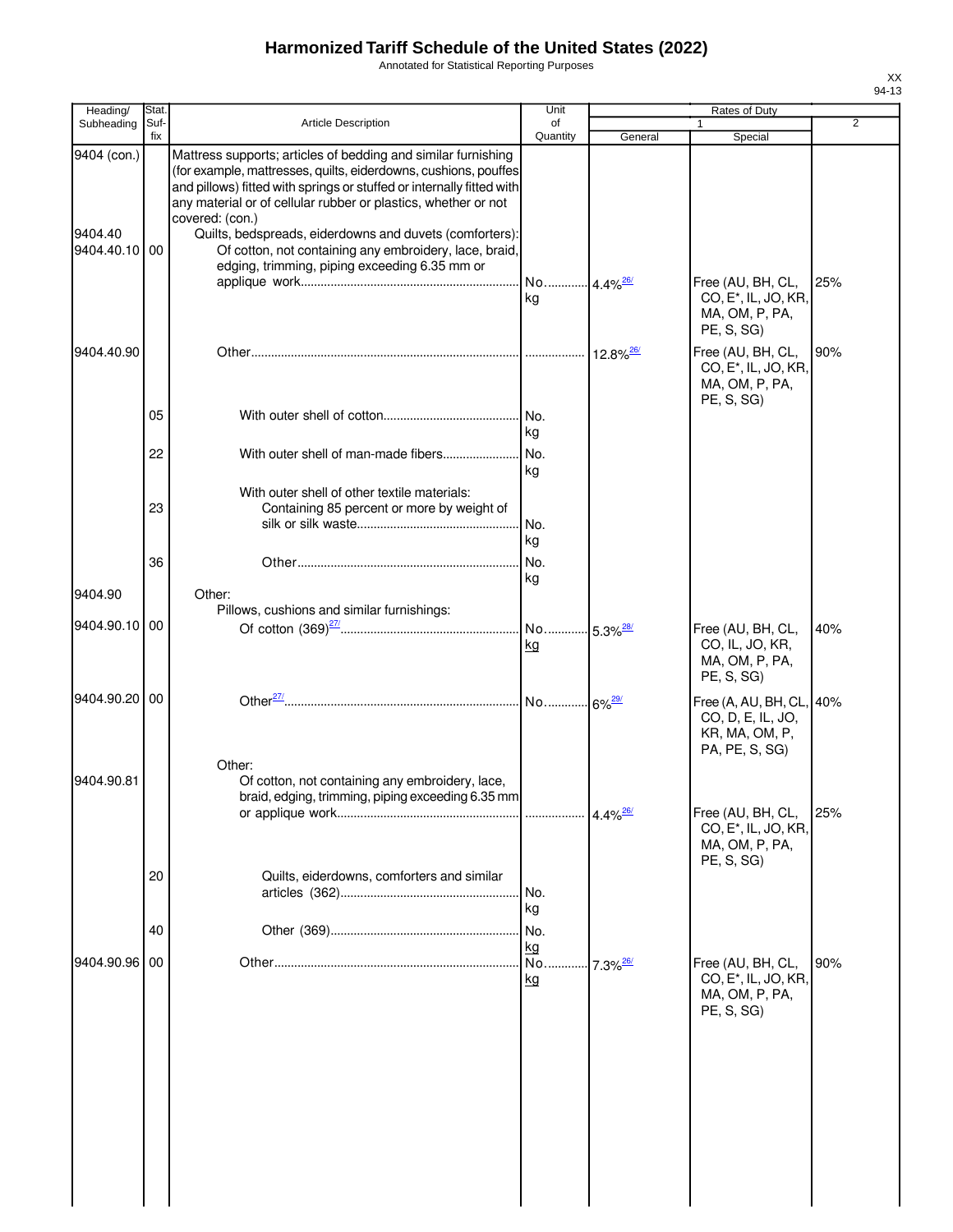Annotated for Statistical Reporting Purposes

| Heading/        | Stat.       |                                                                                                                                                                                                                                                                                                                                                                                                                                                                                                                           | Unit           |                       | Rates of Duty                                                                         |                |
|-----------------|-------------|---------------------------------------------------------------------------------------------------------------------------------------------------------------------------------------------------------------------------------------------------------------------------------------------------------------------------------------------------------------------------------------------------------------------------------------------------------------------------------------------------------------------------|----------------|-----------------------|---------------------------------------------------------------------------------------|----------------|
| Subheading      | Suf-<br>fix | <b>Article Description</b>                                                                                                                                                                                                                                                                                                                                                                                                                                                                                                | of<br>Quantity | General               | $\mathbf{1}$<br>Special                                                               | $\overline{2}$ |
| 9405<br>9405.11 |             | Luminaires and lighting fittings including searchlights and<br>spotlights and parts thereof, not elsewhere specified or<br>included; illuminated signs, illuminated nameplates and the<br>like, having a permanently fixed light source, and parts thereof<br>not elsewhere specified or included:<br>Chandeliers and other electric ceiling or wall lighting<br>fittings, excluding those of a kind used for lighting public<br>open spaces or thoroughfares:<br>Designed for use solely with light-emitting diode (LED) |                |                       |                                                                                       |                |
|                 |             | light sources:<br>Of base metal:                                                                                                                                                                                                                                                                                                                                                                                                                                                                                          |                |                       |                                                                                       |                |
| 9405.11.40      |             |                                                                                                                                                                                                                                                                                                                                                                                                                                                                                                                           |                | $3.9\%$ <sup>3/</sup> | Free (A*, AU, BH, C, 45%<br>CL, CO, D, E, IL,<br>JO, KR, MA, OM,<br>P, PA, PE, S, SG) |                |
|                 | 10          |                                                                                                                                                                                                                                                                                                                                                                                                                                                                                                                           |                |                       |                                                                                       |                |
|                 | 20          |                                                                                                                                                                                                                                                                                                                                                                                                                                                                                                                           |                |                       |                                                                                       |                |
| 9405.11.60      | 10          |                                                                                                                                                                                                                                                                                                                                                                                                                                                                                                                           |                | $7.6\%$ <sup>3/</sup> | Free (A*, AU, BH, C, 45%<br>CL, CO, D, E, IL,<br>JO, KR, MA, OM,<br>P, PA, PE, S, SG) |                |
|                 | 20          |                                                                                                                                                                                                                                                                                                                                                                                                                                                                                                                           |                |                       |                                                                                       |                |
| 9405.11.80      |             |                                                                                                                                                                                                                                                                                                                                                                                                                                                                                                                           |                | $3.9\%$ <sup>3/</sup> | Free (A*, AU, BH, C, 35%<br>CL, CO, D, E, IL,<br>JO, KR, MA, OM,<br>P, PA, PE, S, SG) |                |
|                 | 10          |                                                                                                                                                                                                                                                                                                                                                                                                                                                                                                                           |                |                       |                                                                                       |                |
|                 | 20          |                                                                                                                                                                                                                                                                                                                                                                                                                                                                                                                           |                |                       |                                                                                       |                |
| 9405.19         |             | Other:                                                                                                                                                                                                                                                                                                                                                                                                                                                                                                                    |                |                       |                                                                                       |                |
| 9405.19.40      |             | Of base metal                                                                                                                                                                                                                                                                                                                                                                                                                                                                                                             |                |                       | Free (A*, AU, BH, C, 45%<br>CL, CO, D, E, IL,<br>JO, KR, MA, OM,<br>P, PA, PE, S, SG) |                |
| 9405.19.60      |             |                                                                                                                                                                                                                                                                                                                                                                                                                                                                                                                           |                |                       | Free (A*, AU, BH, C, 45%<br>CL, CO, D, E, IL,<br>JO, KR, MA, OM,<br>P, PA, PE, S, SG) |                |
|                 | 10          |                                                                                                                                                                                                                                                                                                                                                                                                                                                                                                                           |                |                       |                                                                                       |                |
|                 | 20          |                                                                                                                                                                                                                                                                                                                                                                                                                                                                                                                           |                |                       |                                                                                       |                |
| 9405.19.80      |             |                                                                                                                                                                                                                                                                                                                                                                                                                                                                                                                           |                | $3.9\%$ <sup>3/</sup> | Free (A*, AU, BH, C, 35%<br>CL, CO, D, E, IL,<br>JO, KR, MA, OM,<br>P, PA, PE, S, SG) |                |
|                 | 10          |                                                                                                                                                                                                                                                                                                                                                                                                                                                                                                                           | INo.           |                       |                                                                                       |                |
|                 | 20          |                                                                                                                                                                                                                                                                                                                                                                                                                                                                                                                           | No.            |                       |                                                                                       |                |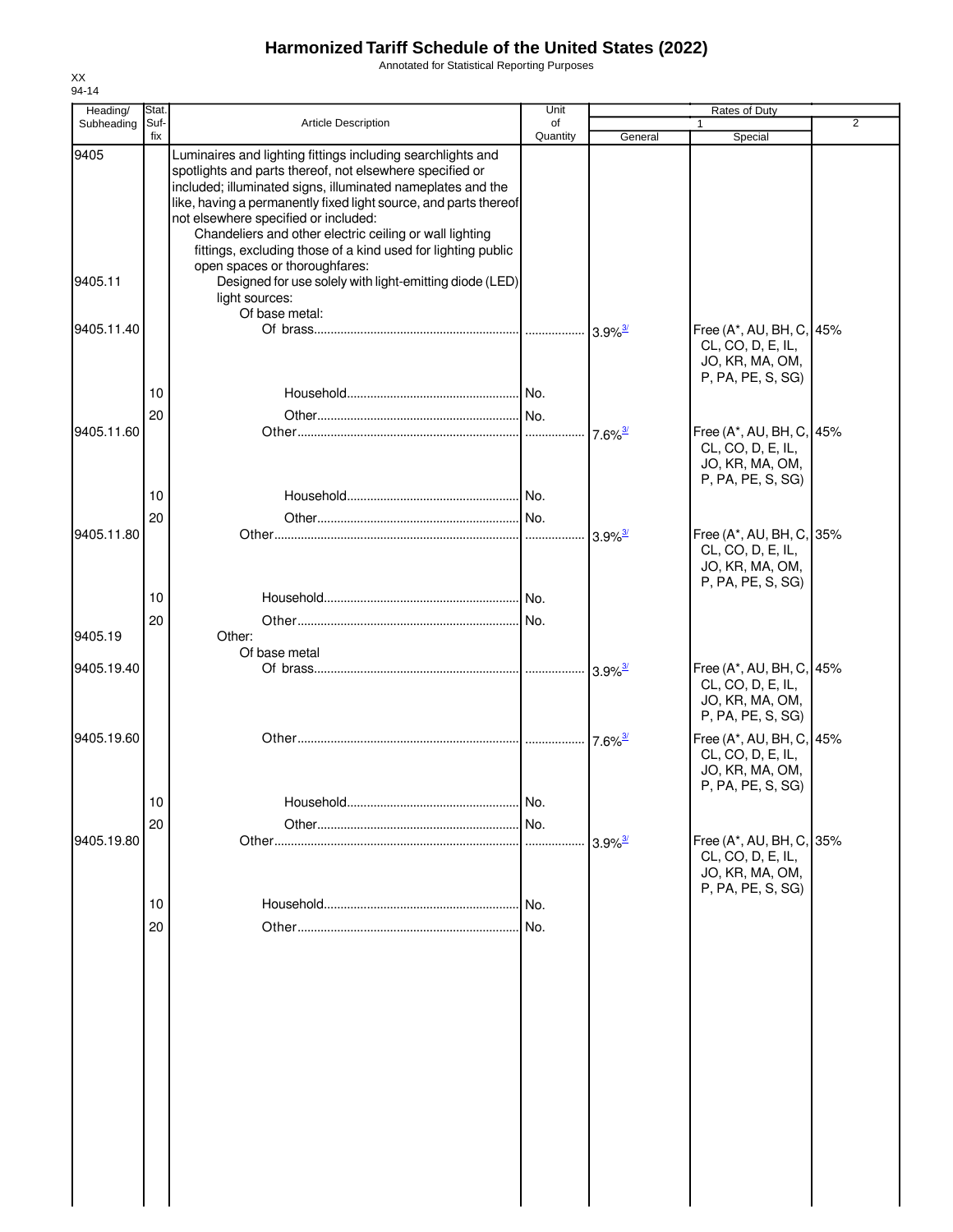Annotated for Statistical Reporting Purposes

| Heading/               | Stat.       |                                                                                                                                                                                                                                                                                                                                                                                                                                                       | Unit           |                       | Rates of Duty                                                                  |                |
|------------------------|-------------|-------------------------------------------------------------------------------------------------------------------------------------------------------------------------------------------------------------------------------------------------------------------------------------------------------------------------------------------------------------------------------------------------------------------------------------------------------|----------------|-----------------------|--------------------------------------------------------------------------------|----------------|
| Subheading             | Suf-<br>fix | <b>Article Description</b>                                                                                                                                                                                                                                                                                                                                                                                                                            | of<br>Quantity | General               | 1<br>Special                                                                   | $\overline{2}$ |
| 9405 (con.)<br>9405.21 |             | Luminaires and lighting fittings including searchlights and<br>spotlights and parts thereof, not elsewhere specified or<br>included; illuminated signs, illuminated nameplates and the<br>like, having a permanently fixed light source, and parts thereof<br>not elsewhere specified or included: (con.)<br>Electric table, desk, bedside or floor-standing luminaires:<br>Designed for use solely with light-emitting diode (LED)<br>light sources: |                |                       |                                                                                |                |
| 9405.21.40             |             | Of base metal:                                                                                                                                                                                                                                                                                                                                                                                                                                        |                | $3.7\%$ <sup>3/</sup> | Free (A*, AU, BH,<br>CL, CO, D, E, IL,<br>JO, KR, MA, OM,                      | 40%            |
|                        | 10<br>20    |                                                                                                                                                                                                                                                                                                                                                                                                                                                       |                |                       | P, PA, PE, S, SG)                                                              |                |
| 9405.21.60             |             |                                                                                                                                                                                                                                                                                                                                                                                                                                                       | .              | $6\%$ <sup>3/</sup>   | Free (A*, AU, BH,<br>CL, CO, D, E, IL,<br>JO, KR, MA, OM,<br>P, PA, PE, S, SG) | 45%            |
|                        | 10<br>20    |                                                                                                                                                                                                                                                                                                                                                                                                                                                       |                |                       |                                                                                |                |
| 9405.21.80             | 10          |                                                                                                                                                                                                                                                                                                                                                                                                                                                       | .              | $3.9\%$ <sup>3/</sup> | Free (A*, AU, BH,<br>CL, CO, D, E, IL,<br>JO, KR, MA, OM,<br>P, PA, PE, S, SG) | 35%            |
| 9405.29                | 20          | Other:                                                                                                                                                                                                                                                                                                                                                                                                                                                |                |                       |                                                                                |                |
| 9405.29.40             |             | Of base metal:                                                                                                                                                                                                                                                                                                                                                                                                                                        |                | $3.7\%$ <sup>3/</sup> | Free (A*, AU, BH,<br>CL, CO, D, E, IL,<br>JO, KR, MA, OM,<br>P, PA, PE, S, SG) | 40%            |
|                        | 10          |                                                                                                                                                                                                                                                                                                                                                                                                                                                       |                |                       |                                                                                |                |
| 9405.29.60             | 20          |                                                                                                                                                                                                                                                                                                                                                                                                                                                       |                | $6\%$ <sup>3/</sup>   | Free (A*, AU, BH,<br>CL, CO, D, E, IL,<br>JO, KR, MA, OM,<br>P, PA, PE, S, SG) | 45%            |
|                        | 10          |                                                                                                                                                                                                                                                                                                                                                                                                                                                       | I No.          |                       |                                                                                |                |
| 9405.29.80             | 20          |                                                                                                                                                                                                                                                                                                                                                                                                                                                       | No.<br>.       | $3.9\%$ <sup>3/</sup> | Free (A*, AU, BH,<br>CL, CO, D, E, IL,<br>JO, KR, MA, OM,<br>P, PA, PE, S, SG) | 35%            |
|                        | 10<br>20    |                                                                                                                                                                                                                                                                                                                                                                                                                                                       | No.<br>INo.    |                       |                                                                                |                |
|                        |             |                                                                                                                                                                                                                                                                                                                                                                                                                                                       |                |                       |                                                                                |                |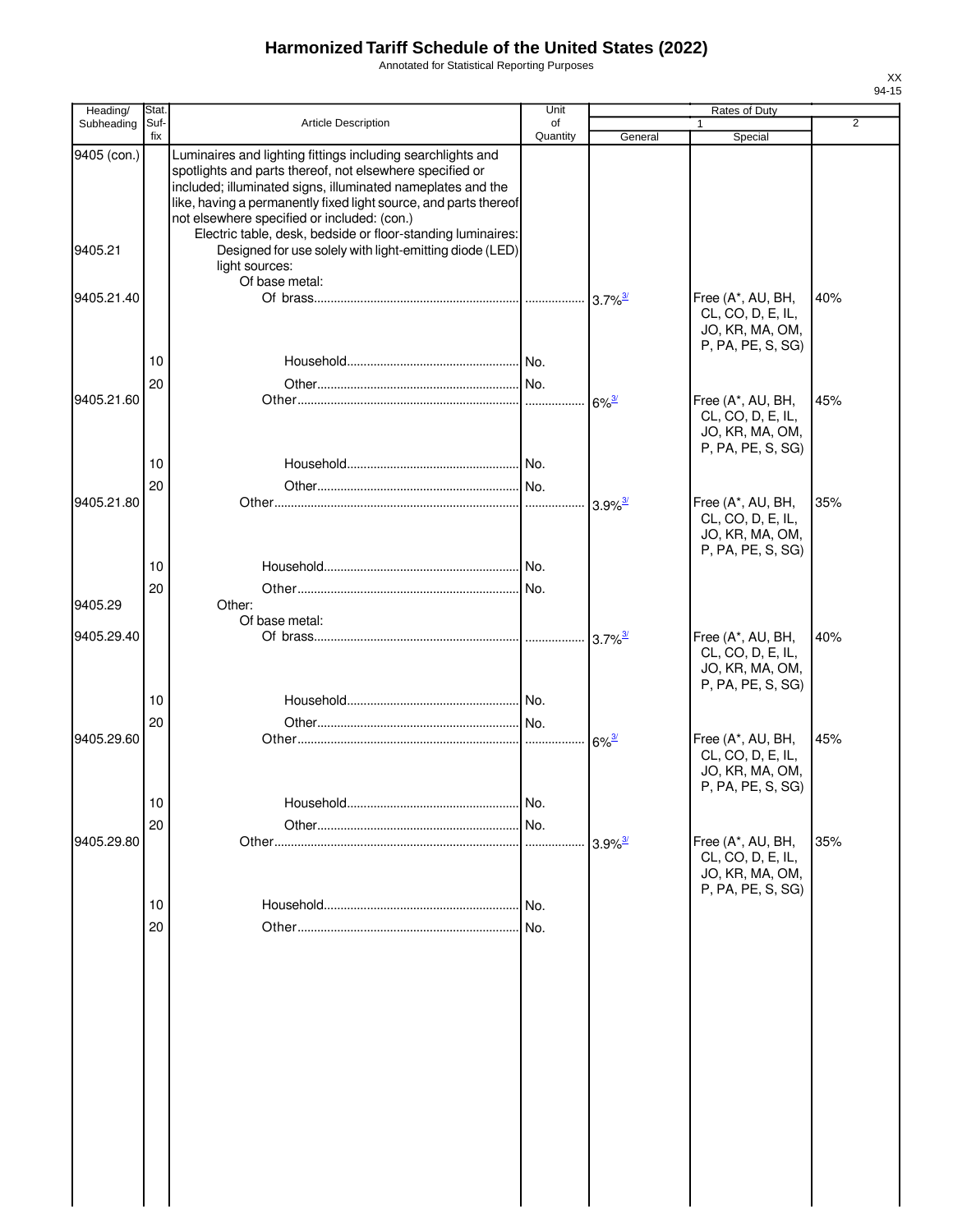Annotated for Statistical Reporting Purposes

| Heading/                  | Stat.       |                                                                                                                                                                                                                                                                                                                                                                                                                              | Unit           |                       | Rates of Duty                                                                  |                |
|---------------------------|-------------|------------------------------------------------------------------------------------------------------------------------------------------------------------------------------------------------------------------------------------------------------------------------------------------------------------------------------------------------------------------------------------------------------------------------------|----------------|-----------------------|--------------------------------------------------------------------------------|----------------|
| Subheading                | Suf-<br>fix | <b>Article Description</b>                                                                                                                                                                                                                                                                                                                                                                                                   | of<br>Quantity | General               | Special                                                                        | $\overline{2}$ |
| 9405 (con.)<br>9405.31.00 |             | Luminaires and lighting fittings including searchlights and<br>spotlights and parts thereof, not elsewhere specified or<br>included; illuminated signs, illuminated nameplates and the<br>like, having a permanently fixed light source, and parts thereof<br>not elsewhere specified or included: (con.)<br>Lighting strings of a kind used for Christmas trees:<br>Designed for use solely with light-emitting diode (LED) |                |                       |                                                                                |                |
|                           | 10          |                                                                                                                                                                                                                                                                                                                                                                                                                              |                | $8\%$ <sup>3/</sup>   | Free (A*, AU, BH,<br>CL, CO, D, E, IL,<br>JO, KR, MA, OM,<br>P, PA, PE, S, SG) | 50%            |
| 9405.39.00                | 40          |                                                                                                                                                                                                                                                                                                                                                                                                                              |                | $8\%^{3/2}$           | Free (A*, AU, BH,<br>CL, CO, D, E, IL,<br>JO, KR, MA, OM,<br>P, PA, PE, S, SG) | 50%            |
|                           | 10          |                                                                                                                                                                                                                                                                                                                                                                                                                              |                |                       |                                                                                |                |
|                           | 40          |                                                                                                                                                                                                                                                                                                                                                                                                                              |                |                       |                                                                                |                |
| 9405.41                   |             | Other electric luminaires and lighting fittings:<br>Photovoltaic, designed for use solely with light-emitting<br>diode (LED) light sources:<br>Of base metal:                                                                                                                                                                                                                                                                |                | 30/                   |                                                                                |                |
| 9405.41.40                | 00          |                                                                                                                                                                                                                                                                                                                                                                                                                              |                |                       | Free (A*, AU, BH,                                                              | 45%            |
|                           |             |                                                                                                                                                                                                                                                                                                                                                                                                                              |                |                       | CL, CO, D, E, IL,<br>JO, KR, MA, OM,<br>P, PA, PE, S, SG)                      |                |
| 9405.41.60                | 00          |                                                                                                                                                                                                                                                                                                                                                                                                                              |                |                       | Free (A*, AU, BH,<br>CL, CO, D, E, IL,<br>JO, KR, MA, OM,<br>P, PA, PE, S, SG) | 45%            |
| 9405.41.82 00             |             | Other:<br>Light-emitting diode (LED) backlights modules,<br>the foregoing which are lighting sources that<br>consist of one or more LEDs and one or more<br>connectors and are mounted on a printed<br>circuit or other similar substrate, and other<br>passive components, whether or not combined<br>with optical components or protective diodes,<br>and used as backlights illumination for liquid                       |                |                       |                                                                                | 35%            |
|                           |             |                                                                                                                                                                                                                                                                                                                                                                                                                              |                |                       |                                                                                |                |
| 9405.41.84                |             |                                                                                                                                                                                                                                                                                                                                                                                                                              |                | $3.9\%$ <sup>3/</sup> | Free (A*, AU, BH,<br>CL, CO, E, IL, JO,<br>KR, MA, OM, P,<br>PA, PE, S, SG)    | 35%            |
|                           | 10          |                                                                                                                                                                                                                                                                                                                                                                                                                              |                |                       |                                                                                |                |
| 9405.42                   | 40          | Other, designed for use solely with light-emitting diode<br>(LED) light sources:                                                                                                                                                                                                                                                                                                                                             | No.            |                       |                                                                                |                |
|                           |             |                                                                                                                                                                                                                                                                                                                                                                                                                              |                |                       |                                                                                |                |
|                           |             |                                                                                                                                                                                                                                                                                                                                                                                                                              |                |                       |                                                                                |                |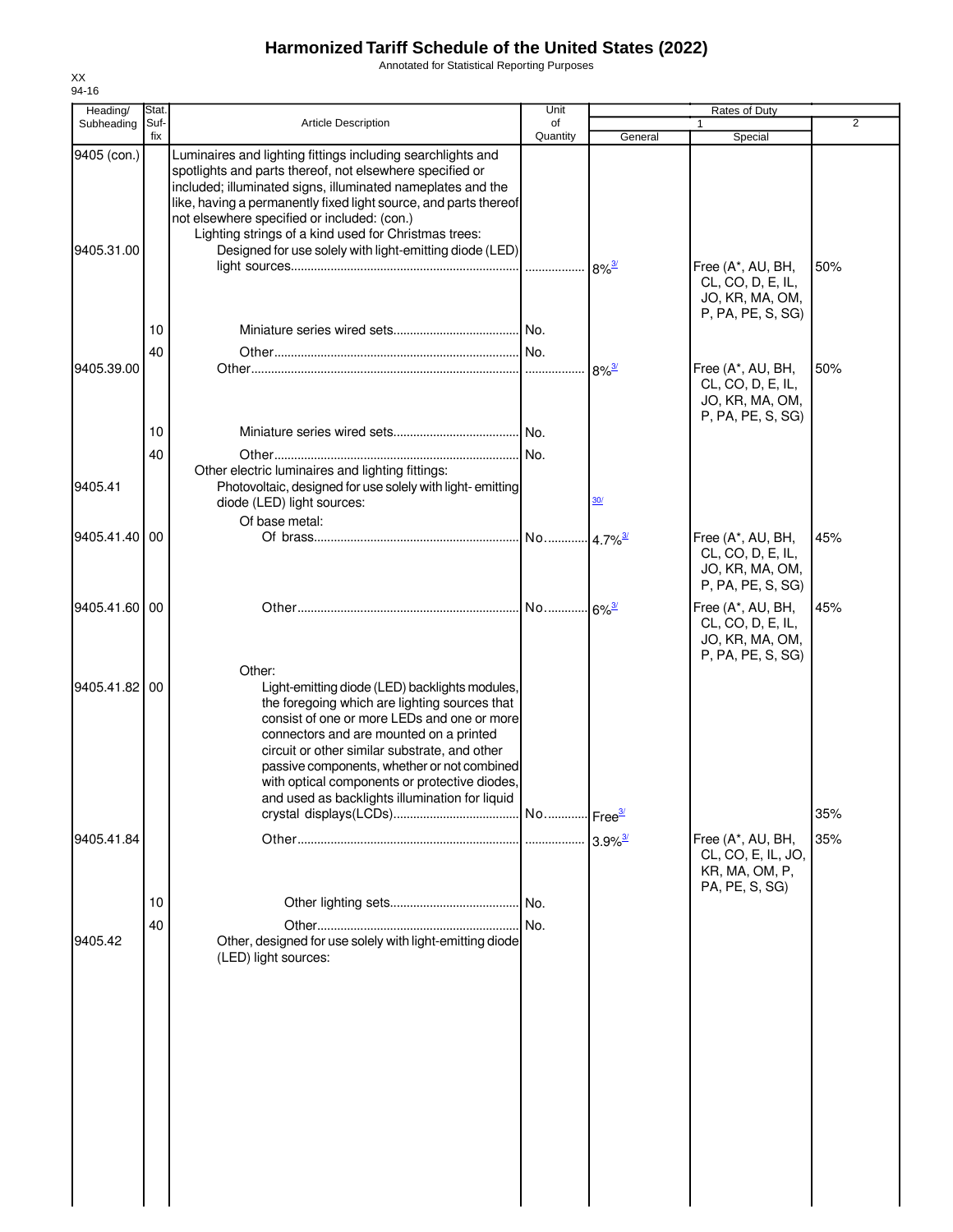Annotated for Statistical Reporting Purposes

|                                     | <b>Stat</b> |                                                                                                                                                                                                                                                                                                                                                                                                        | Unit                  |                            | Rates of Duty                                                                     |                |
|-------------------------------------|-------------|--------------------------------------------------------------------------------------------------------------------------------------------------------------------------------------------------------------------------------------------------------------------------------------------------------------------------------------------------------------------------------------------------------|-----------------------|----------------------------|-----------------------------------------------------------------------------------|----------------|
| Heading/<br>Subheading              | Suf-        | <b>Article Description</b>                                                                                                                                                                                                                                                                                                                                                                             | of                    |                            |                                                                                   | $\overline{2}$ |
|                                     | fix         |                                                                                                                                                                                                                                                                                                                                                                                                        | Quantity              | General                    | Special                                                                           |                |
| 9405 (con.)                         |             | Luminaires and lighting fittings including searchlights and<br>spotlights and parts thereof, not elsewhere specified or<br>included; illuminated signs, illuminated nameplates and the<br>like, having a permanently fixed light source, and parts thereof<br>not elsewhere specified or included: (con.)<br>Other electric luminaires and lighting fittings: (con.)<br>Of base metal:                 |                       |                            |                                                                                   |                |
| 9405.42.40 00                       |             |                                                                                                                                                                                                                                                                                                                                                                                                        | No 4.7% <sup>3/</sup> |                            | Free (A*, AU, BH,<br>CL, CO, D, E, IL,<br>JO, KR, MA, OM,<br>P, PA, PE, S, SG)    | 45%            |
| 9405.42.60 00                       |             |                                                                                                                                                                                                                                                                                                                                                                                                        |                       |                            | Free (A*, AU, BH,<br>CL, CO, D, E, IL,<br>JO, KR, MA, OM,<br>P, PA, PE, S, SG)    | 45%            |
| 9405.42.82 00                       |             | Other:<br>Light-emitting diode (LED) backlights modules,<br>the foregoing which are lighting sources that<br>consist of one or more LEDs and one or more<br>connectors and are mounted on a printed<br>circuit or other similar substrate, and other<br>passive components, whether or not combined<br>with optical components or protective diodes,<br>and used as backlights illumination for liquid |                       |                            |                                                                                   |                |
|                                     |             |                                                                                                                                                                                                                                                                                                                                                                                                        |                       |                            |                                                                                   | 35%            |
| 9405.42.84                          | 10          |                                                                                                                                                                                                                                                                                                                                                                                                        |                       | $3.9\%$ <sup>3/</sup>      | Free (A*, AU, BH,<br>CL, CO, E, IL, JO,<br>KR, MA, OM, P,<br>PA, PE, S, SG)       | 35%            |
|                                     |             |                                                                                                                                                                                                                                                                                                                                                                                                        |                       |                            |                                                                                   |                |
|                                     | 40          |                                                                                                                                                                                                                                                                                                                                                                                                        |                       |                            |                                                                                   |                |
| 9405.49.00<br>9405.50<br>9405.50.20 | 00<br>00    | Non-electrical luminaires and lighting fittings:<br>Incandescent luminaires designed to be operated by                                                                                                                                                                                                                                                                                                 | No                    | $\cdot$ 3.9% $\frac{3}{2}$ | Free (A*, AU, BH,<br>CL, CO, E, IL, JO,<br>KR, MA, OM, P,<br>PA, PE, S, SG)       | 35%            |
|                                     |             | propane or other gas, or by compressed air and                                                                                                                                                                                                                                                                                                                                                         | No 2.9% <sup>3/</sup> |                            | Free (A*, AU, BH,<br>CL, CO, D, E, IL,<br>JO, KR, MA, OM,<br>P, PA, PE, S, SG)    | 45%            |
| 9405.50.30 00                       |             | Other:                                                                                                                                                                                                                                                                                                                                                                                                 | No                    | $-5.7\%$ <sup>3/</sup>     | Free (A*, AU, BH,<br>CL, CO, D, E, IL,<br>JO, KR, MA, OM,<br>P, PA, PE, S, SG)    | 45%            |
| 9405.50.40 00                       |             |                                                                                                                                                                                                                                                                                                                                                                                                        | No                    | $6\%$ <sup>3/</sup>        | Free (A, AU, BH, CL, 45%<br>CO, D, E, IL, JO,<br>KR, MA, OM, P,<br>PA, PE, S, SG) |                |
|                                     |             |                                                                                                                                                                                                                                                                                                                                                                                                        |                       |                            |                                                                                   |                |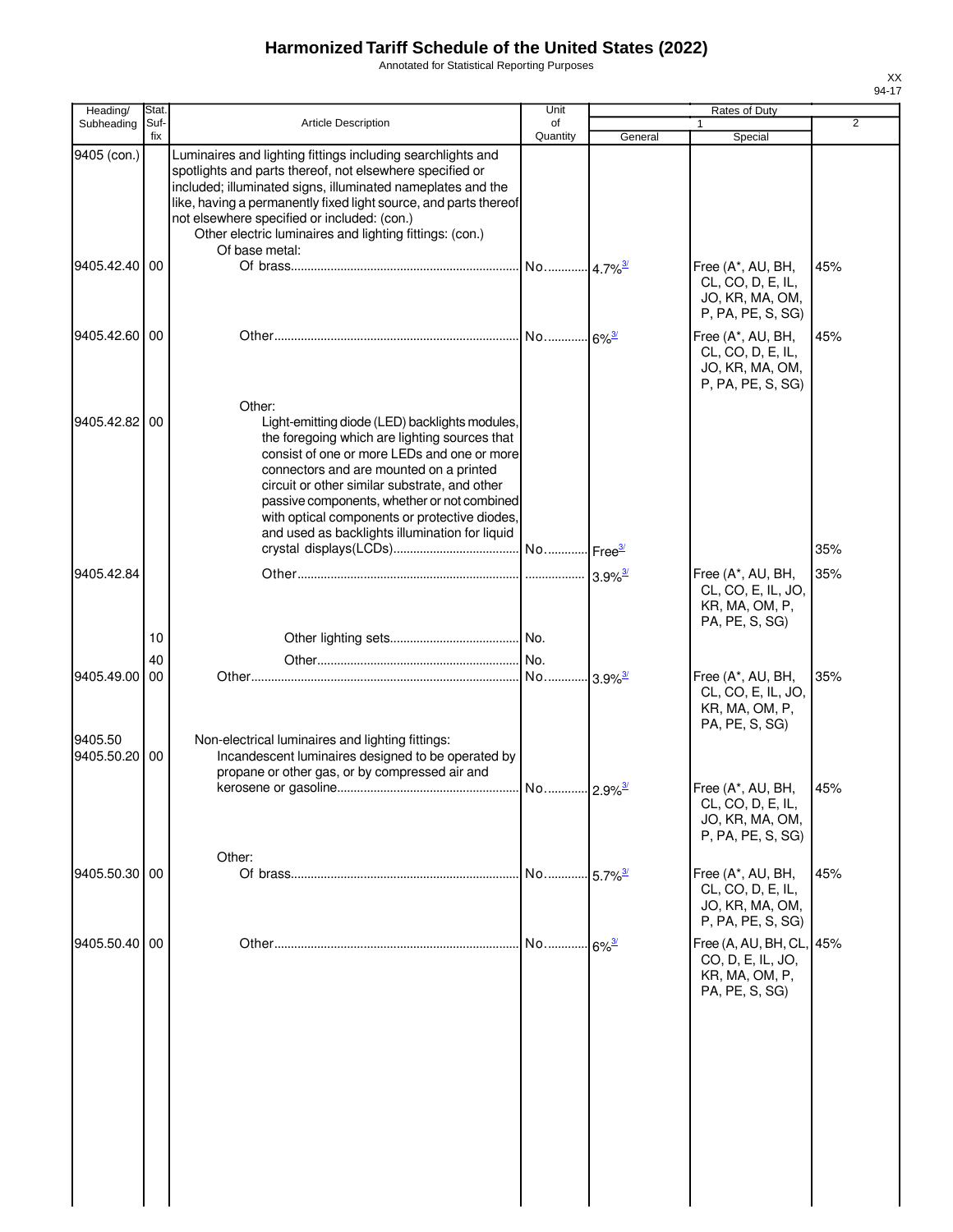Annotated for Statistical Reporting Purposes

| Heading/               | Stat.       |                                                                                                                                                                                                                                                                                                                                                                                                                                                                      | Unit                  |                        | Rates of Duty                                                                                             |                |
|------------------------|-------------|----------------------------------------------------------------------------------------------------------------------------------------------------------------------------------------------------------------------------------------------------------------------------------------------------------------------------------------------------------------------------------------------------------------------------------------------------------------------|-----------------------|------------------------|-----------------------------------------------------------------------------------------------------------|----------------|
| Subheading             | Suf-<br>fix | <b>Article Description</b>                                                                                                                                                                                                                                                                                                                                                                                                                                           | of<br>Quantity        | General                | 1<br>Special                                                                                              | $\overline{2}$ |
| 9405 (con.)<br>9405.61 |             | Luminaires and lighting fittings including searchlights and<br>spotlights and parts thereof, not elsewhere specified or<br>included; illuminated signs, illuminated nameplates and the<br>like, having a permanently fixed light source, and parts thereof<br>not elsewhere specified or included: (con.)<br>Illuminated signs, illuminated name-plates and the like:<br>Designed for use solely with light-emitting diode (LED)<br>light sources:<br>Of base metal: |                       |                        |                                                                                                           |                |
| 9405.61.20 00          |             |                                                                                                                                                                                                                                                                                                                                                                                                                                                                      | No 5.7% <sup>3/</sup> |                        | Free (A, AU, BH, C, 45%<br>CL, CO, D, E, IL,<br>JO, KR, MA, OM,<br>P, PA, PE, S, SG)                      |                |
| 9405.61.40 00          |             |                                                                                                                                                                                                                                                                                                                                                                                                                                                                      | No 6% <sup>3/</sup>   |                        | Free (A, AU, BH, C, 45%<br>CL, CO, D, E, IL,<br>JO, KR, MA, OM,                                           |                |
| 9405.61.60 00          |             |                                                                                                                                                                                                                                                                                                                                                                                                                                                                      | No                    | $-5.3\%$ <sup>3/</sup> | P, PA, PE, S, SG)<br>Free (A, AU, BH, C, 80%<br>CL, CO, D, E, IL,<br>JO, KR, MA, OM,<br>P, PA, PE, S, SG) |                |
| 9405.69                |             | Other:                                                                                                                                                                                                                                                                                                                                                                                                                                                               |                       |                        |                                                                                                           |                |
| 9405.69.20 00          |             | Of base metal:                                                                                                                                                                                                                                                                                                                                                                                                                                                       | No 5.7% <sup>3/</sup> |                        | Free (A, AU, BH, C, 45%<br>CL, CO, D, E, IL,<br>JO, KR, MA, OM,<br>P, PA, PE, S, SG)                      |                |
| 9405.69.40 00          |             |                                                                                                                                                                                                                                                                                                                                                                                                                                                                      | No 6% <sup>3/</sup>   |                        | Free (A, AU, BH, C, 45%<br>CL, CO, D, E, IL,<br>JO, KR, MA, OM,<br>P, PA, PE, S, SG)                      |                |
| 9405.69.60 00          |             |                                                                                                                                                                                                                                                                                                                                                                                                                                                                      | No 5.3% <sup>3/</sup> |                        | Free (A, AU, BH, C, 80%<br>CL, CO, D, E, IL,<br>JO, KR, MA, OM,<br>P, PA, PE, S, SG)                      |                |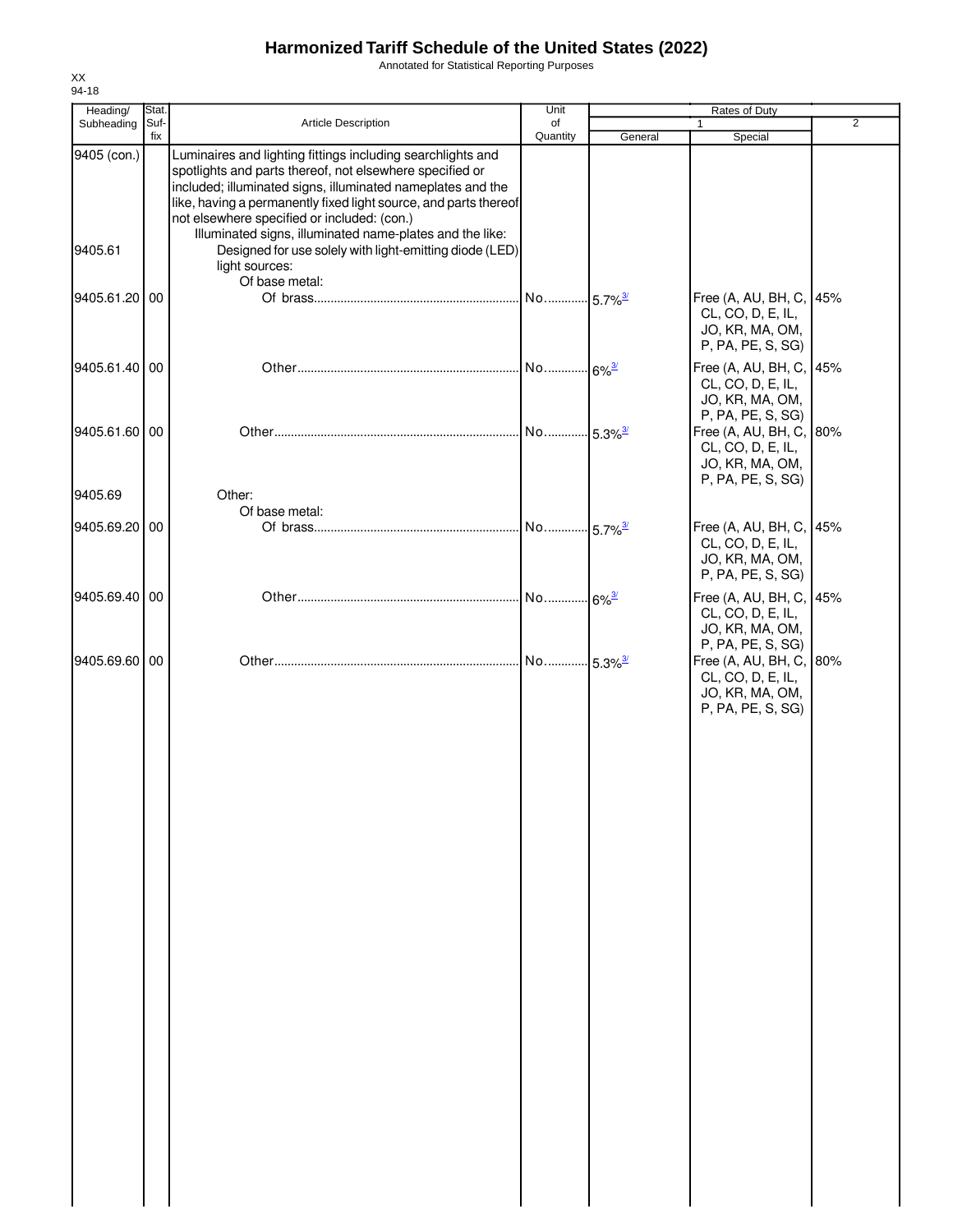Annotated for Statistical Reporting Purposes

| Heading/                 | Stat.       |                                                                                                                                                                                                                                                                                                                     | Unit           |                       | Rates of Duty                                                                         |                |
|--------------------------|-------------|---------------------------------------------------------------------------------------------------------------------------------------------------------------------------------------------------------------------------------------------------------------------------------------------------------------------|----------------|-----------------------|---------------------------------------------------------------------------------------|----------------|
| Subheading               | Suf-<br>fix | <b>Article Description</b>                                                                                                                                                                                                                                                                                          | of<br>Quantity | General               | $\mathbf{1}$<br>Special                                                               | $\overline{2}$ |
| 9405 (con.)              |             | Luminaires and lighting fittings including searchlights and<br>spotlights and parts thereof, not elsewhere specified or<br>included; illuminated signs, illuminated nameplates and the<br>like, having a permanently fixed light source, and parts thereof<br>not elsewhere specified or included: (con.)<br>Parts: |                |                       |                                                                                       |                |
| 9405.91                  |             | Of glass:                                                                                                                                                                                                                                                                                                           |                |                       |                                                                                       |                |
| 9405.91.10 00            |             | Globes and shades:                                                                                                                                                                                                                                                                                                  |                |                       | Free (A, AU, BH, CL,<br>CO, D, E, IL, JO,<br>KR, MA, OM, P,<br>PA, PE, S, SG)         | 70%            |
| 9405.91.30 00            |             |                                                                                                                                                                                                                                                                                                                     |                |                       | Free (A, AU, BH, CL,<br>CO, D, E, IL, JO,<br>KR, MA, OM, P,<br>PA, PE, S, SG)         | 70%            |
| 9405.91.40 00            |             |                                                                                                                                                                                                                                                                                                                     |                |                       | Free (A, AU, BH, CL, 60%<br>CO, D, E, IL, JO,<br>KR, MA, OM, P,<br>PA, PE, S, SG)     |                |
| 9405.91.60               |             |                                                                                                                                                                                                                                                                                                                     |                | $4.5\%$ <sup>3/</sup> | Free (A, AU, BH, CL, 60%<br>CO, D, E, IL, JO,<br>KR, MA, OM, P,<br>PA, PE, S, SG)     |                |
|                          | 40          | Prisms and other glass articles of a kind used<br>in chandeliers and wall brackets, and articles                                                                                                                                                                                                                    |                |                       |                                                                                       |                |
| 9405.92.00               | 80<br>00    |                                                                                                                                                                                                                                                                                                                     |                |                       | Free (A*, AU, BH, C, 80%<br>CL, CO, D, E, IL,<br>JO, KR, MA, OM,<br>P, PA, PE, S, SG) |                |
| 9405.99<br>9405.99.20 00 |             | Other:                                                                                                                                                                                                                                                                                                              |                |                       | Free (A, AU, BH, C, 45%<br>CL, CO, D, E, IL,<br>JO, KR, MA, OM,<br>P, PA, PE, S, SG)  |                |
| 9405.99.40               |             |                                                                                                                                                                                                                                                                                                                     |                | $6\%$ <sup>3/</sup>   | Free (A, AU, BH, C, 45%<br>CL, CO, D, E, IL,<br>JO, KR, MA, OM,<br>P, PA, PE, S, SG)  |                |
|                          | 10          | Lampposts and bases for lampposts, of cast                                                                                                                                                                                                                                                                          |                |                       |                                                                                       |                |
|                          | 20          | Lampposts and bases for lampposts, of                                                                                                                                                                                                                                                                               |                |                       |                                                                                       |                |
|                          | 90          |                                                                                                                                                                                                                                                                                                                     |                |                       |                                                                                       |                |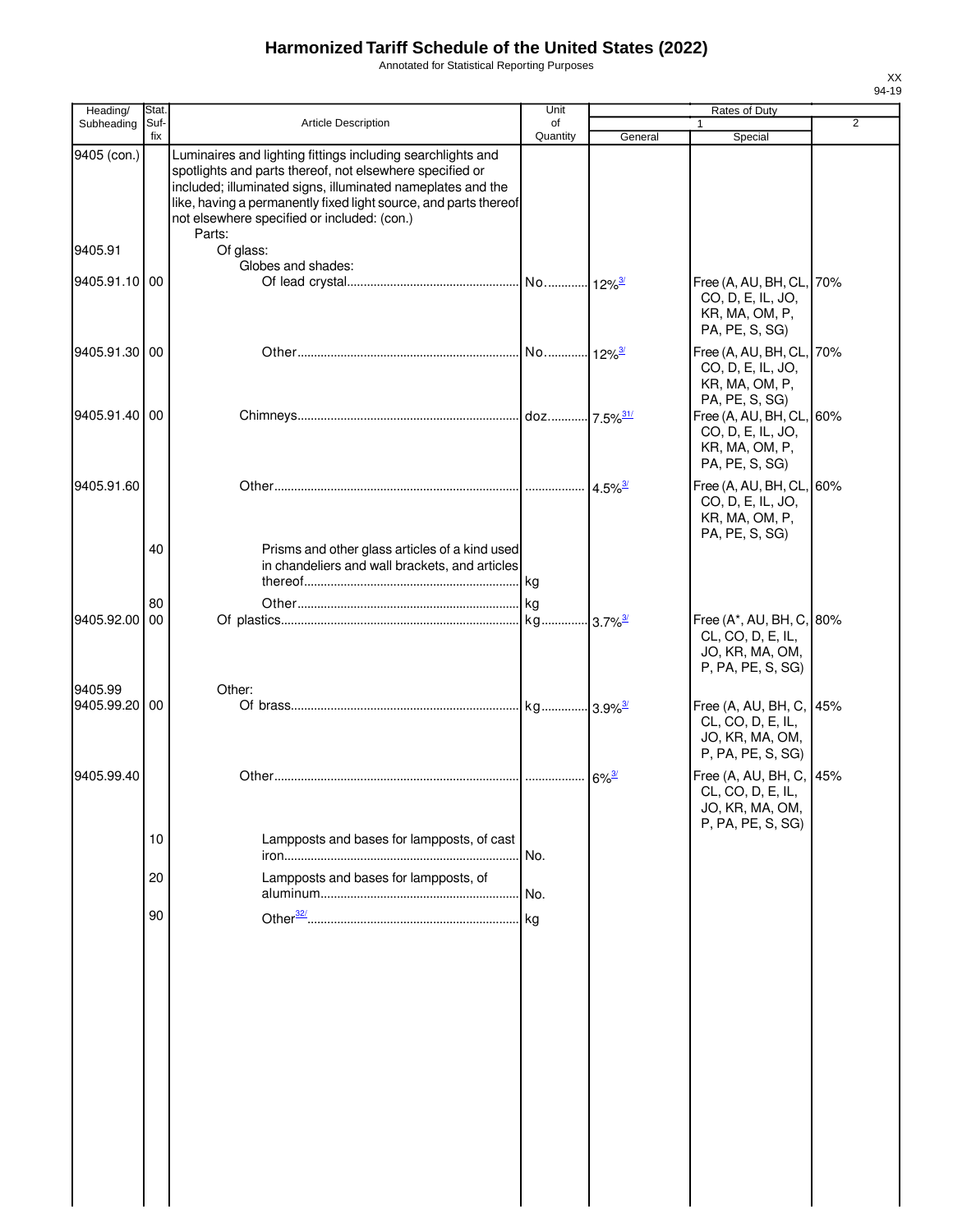Annotated for Statistical Reporting Purposes

| Stat.<br>Heading/<br>Subheading |             | Article Description      | Unit<br>of                  |                        | Rates of Duty<br>$\mathbf{1}$                                                         | $\overline{2}$ |  |
|---------------------------------|-------------|--------------------------|-----------------------------|------------------------|---------------------------------------------------------------------------------------|----------------|--|
|                                 | Suf-<br>fix |                          | Quantity                    | General                | Special                                                                               |                |  |
| 9406                            |             | Prefabricated buildings: |                             |                        |                                                                                       |                |  |
| 9406.10.00 00                   |             |                          | No 2.6% <sup>3/</sup><br>kg |                        | Free (A, AU, BH, CL, 33 1/3%<br>CO, D, E, IL, JO,<br>KR, MA, OM, P,<br>PA, PE, S, SG) |                |  |
| 9406.20.00 00                   |             |                          | m <sup>2</sup>              | $-2.9\%$ <sup>3/</sup> | Free (A, AU, BH, CL, 45%<br>CO, D, E, IL, JO,<br>KR, MA, OM, P,<br>PA, PE, S, SG)     |                |  |
| 9406.90.01                      |             | Of metal:                |                             | $2.9\%$ <sup>3/</sup>  | Free (A, AU, BH, CL, 45%<br>CO, D, E, IL, JO,<br>KR, MA, OM, P,<br>PA, PE, S, SG)     |                |  |
|                                 |             | Greenhouses:             |                             |                        |                                                                                       |                |  |
|                                 | 10          |                          | No.                         |                        |                                                                                       |                |  |
|                                 |             |                          | m <sup>2</sup>              |                        |                                                                                       |                |  |
|                                 |             |                          |                             |                        |                                                                                       |                |  |
|                                 | 20          |                          |                             |                        |                                                                                       |                |  |
|                                 |             |                          | m <sup>2</sup>              |                        |                                                                                       |                |  |
|                                 | 30          |                          | No.                         |                        |                                                                                       |                |  |
|                                 |             |                          | m <sup>2</sup>              |                        |                                                                                       |                |  |
|                                 | 50          | Other:                   | No.                         |                        |                                                                                       |                |  |
|                                 |             |                          | kg                          |                        |                                                                                       |                |  |
|                                 |             |                          |                             |                        |                                                                                       |                |  |
|                                 | 90          |                          |                             |                        |                                                                                       |                |  |
|                                 |             |                          |                             |                        |                                                                                       |                |  |
|                                 |             |                          |                             |                        |                                                                                       |                |  |
|                                 |             |                          |                             |                        |                                                                                       |                |  |
|                                 |             |                          |                             |                        |                                                                                       |                |  |
|                                 |             |                          |                             |                        |                                                                                       |                |  |
|                                 |             |                          |                             |                        |                                                                                       |                |  |
|                                 |             |                          |                             |                        |                                                                                       |                |  |
|                                 |             |                          |                             |                        |                                                                                       |                |  |
|                                 |             |                          |                             |                        |                                                                                       |                |  |
|                                 |             |                          |                             |                        |                                                                                       |                |  |
|                                 |             |                          |                             |                        |                                                                                       |                |  |
|                                 |             |                          |                             |                        |                                                                                       |                |  |
|                                 |             |                          |                             |                        |                                                                                       |                |  |
|                                 |             |                          |                             |                        |                                                                                       |                |  |
|                                 |             |                          |                             |                        |                                                                                       |                |  |
|                                 |             |                          |                             |                        |                                                                                       |                |  |
|                                 |             |                          |                             |                        |                                                                                       |                |  |
|                                 |             |                          |                             |                        |                                                                                       |                |  |
|                                 |             |                          |                             |                        |                                                                                       |                |  |
|                                 |             |                          |                             |                        |                                                                                       |                |  |
|                                 |             |                          |                             |                        |                                                                                       |                |  |
|                                 |             |                          |                             |                        |                                                                                       |                |  |
|                                 |             |                          |                             |                        |                                                                                       |                |  |
|                                 |             |                          |                             |                        |                                                                                       |                |  |
|                                 |             |                          |                             |                        |                                                                                       |                |  |
|                                 |             |                          |                             |                        |                                                                                       |                |  |
|                                 |             |                          |                             |                        |                                                                                       |                |  |
|                                 |             |                          |                             |                        |                                                                                       |                |  |
|                                 |             |                          |                             |                        |                                                                                       |                |  |
|                                 |             |                          |                             |                        |                                                                                       |                |  |
|                                 |             |                          |                             |                        |                                                                                       |                |  |
|                                 |             |                          |                             |                        |                                                                                       |                |  |
|                                 |             |                          |                             |                        |                                                                                       |                |  |
|                                 |             |                          |                             |                        |                                                                                       |                |  |
|                                 |             |                          |                             |                        |                                                                                       |                |  |
|                                 |             |                          |                             |                        |                                                                                       |                |  |